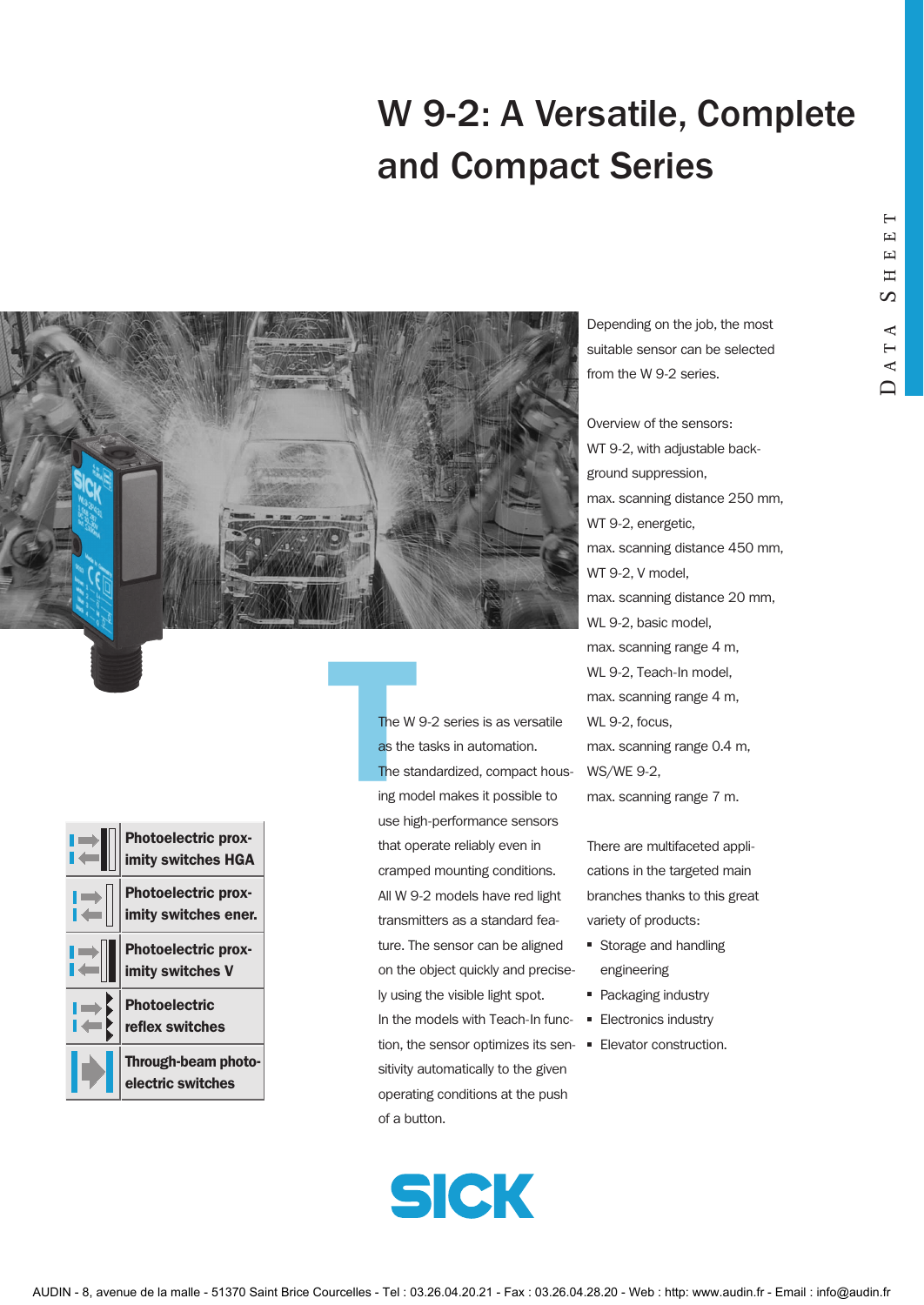# WT 9-2 Photoelectric Proximity Switch with Background Suppression

40

م<br>أ

8 ∥<br>20

 $\overline{O}$ 



### Dimension illustration

12

18.5 10.5

18.5

1

2

7



- **Background suppression**
- Scanning distance adjustable
- Switching frequency 1500/s
- Outputs short-circuit protected



 $C \in \Box$ 

Setting options Axis of the sender optics 1 WT 9-2P130 WT 9-2P330 2 Axis of the receiver optics WT 9-2P430 WT 9-2P630 3 Mounting hole Ø 3.2 mm WT 9-2N130 LED signal strength indicator WT 9-2N430 5 Plug M 12 or M 8, 4 pin, 2 m connection cable or 120 mm cable with plug M 12, 4 pin Scanning distance adjuster 6 **COL** Standard direction of the material to be scanned 6

22

4

3

11

3

5

| <b>Connection type</b>                                |                                                                    |                                                                                                  |                                                                       |
|-------------------------------------------------------|--------------------------------------------------------------------|--------------------------------------------------------------------------------------------------|-----------------------------------------------------------------------|
| WT 9-2P130                                            | WT 9-2P330                                                         | WT 9-2P430                                                                                       | WT 9-2P630                                                            |
| WT 9-2N130                                            |                                                                    | WT 9-2N430                                                                                       |                                                                       |
|                                                       |                                                                    |                                                                                                  |                                                                       |
| $4 \times 0.14$ mm <sup>2</sup>                       | 4 pin, M 8                                                         | 4 pin, M 12                                                                                      | 4 pin, M 12 with 120 mm cable                                         |
| brn!<br>L+<br>blk<br>O<br>٠<br>wht<br>ō<br>blu i<br>М | brn<br>L+<br>blk!<br>Q<br>wht<br>$\overline{Q}$<br>з<br>blu İ<br>M | brn!<br>L+<br>$b$ lk<br>Q<br>$\overline{2}$<br>wht<br>$\overline{\textbf{Q}}$<br>3<br>blu İ<br>M | brn!<br>$L +$<br>blk<br>O<br>wht<br>$\overline{Q}$<br>3<br>blu İ<br>M |

Mounting systems **Connectors** Accessories

2 SENSICK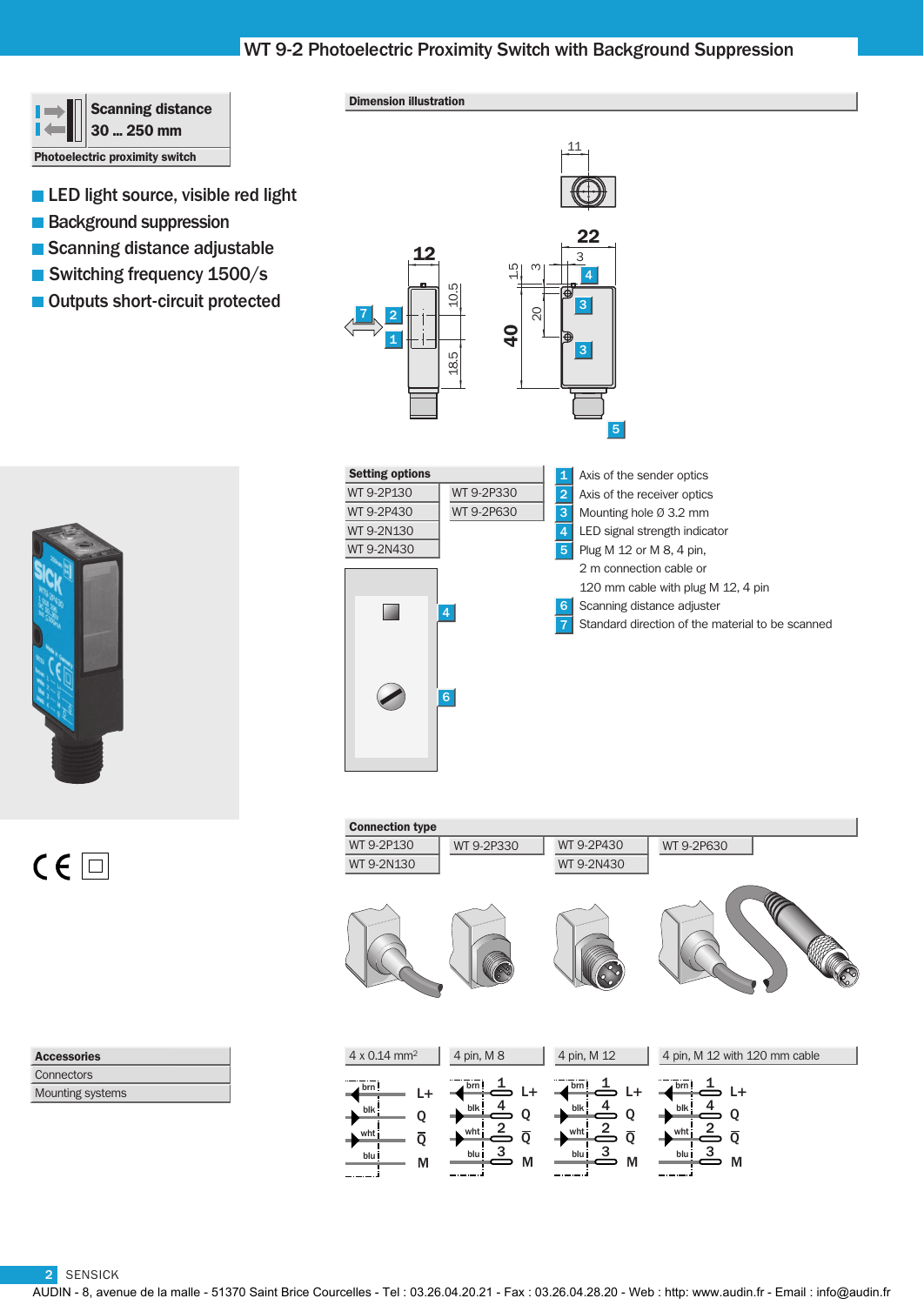# WT 9-2

| <b>Technical data</b>                                                                                                                            | WT 9-2                                                                                                                         |                | P130   P430   N130   N430   P330                                           |  | P630 |                                                                                                                   |                    |  |
|--------------------------------------------------------------------------------------------------------------------------------------------------|--------------------------------------------------------------------------------------------------------------------------------|----------------|----------------------------------------------------------------------------|--|------|-------------------------------------------------------------------------------------------------------------------|--------------------|--|
|                                                                                                                                                  |                                                                                                                                |                |                                                                            |  |      |                                                                                                                   |                    |  |
| Scanning distance adjustable <sup>1)</sup>                                                                                                       | 30  250 mm                                                                                                                     |                |                                                                            |  |      |                                                                                                                   |                    |  |
| Scanning range                                                                                                                                   | 5  250 mm                                                                                                                      |                |                                                                            |  |      |                                                                                                                   |                    |  |
| Supply voltage $V_s^{2)}$                                                                                                                        | DC 10  30 V                                                                                                                    |                |                                                                            |  |      |                                                                                                                   |                    |  |
| Ripple <sup>3)</sup>                                                                                                                             | $\leq 5 V_{\text{pp}}$                                                                                                         |                |                                                                            |  |      |                                                                                                                   |                    |  |
| Current consumption 4)                                                                                                                           | $\leq 40$ mA                                                                                                                   |                |                                                                            |  |      |                                                                                                                   |                    |  |
| <b>Light source</b>                                                                                                                              | LED, visible red light 5)                                                                                                      |                |                                                                            |  |      |                                                                                                                   |                    |  |
| Light spot diameter                                                                                                                              | 15 x 15 mm at a distance of 200 mm                                                                                             |                |                                                                            |  |      |                                                                                                                   |                    |  |
| Switching outputs Q and $\overline{Q}$                                                                                                           | <b>PNP</b>                                                                                                                     |                |                                                                            |  |      |                                                                                                                   |                    |  |
|                                                                                                                                                  | <b>NPN</b>                                                                                                                     |                |                                                                            |  |      |                                                                                                                   |                    |  |
| Signal voltage HIGH                                                                                                                              | $V_{S}$ – 2.9 V                                                                                                                |                |                                                                            |  |      |                                                                                                                   |                    |  |
|                                                                                                                                                  | $V_{\rm S}$                                                                                                                    |                |                                                                            |  |      |                                                                                                                   |                    |  |
| Signal voltage LOW <sup>6)</sup>                                                                                                                 | Approx. 0 V                                                                                                                    |                |                                                                            |  |      |                                                                                                                   |                    |  |
|                                                                                                                                                  | $\leq$ 1.5 V                                                                                                                   |                |                                                                            |  |      |                                                                                                                   |                    |  |
| Output current $I_{\alpha}$ max.                                                                                                                 | $\leq 100$ mA                                                                                                                  |                |                                                                            |  |      |                                                                                                                   |                    |  |
| Response time <sup>7)</sup>                                                                                                                      | $\leq$ 333 $\mu$ s                                                                                                             |                |                                                                            |  |      |                                                                                                                   |                    |  |
| Switching frequency max. 8)                                                                                                                      | 1500/s                                                                                                                         |                |                                                                            |  |      |                                                                                                                   |                    |  |
| <b>Connection technology</b>                                                                                                                     | Connection cable, 2 m                                                                                                          |                |                                                                            |  |      |                                                                                                                   |                    |  |
|                                                                                                                                                  | Cable, 120 mm, with plug M 12, 4 pin                                                                                           |                |                                                                            |  |      |                                                                                                                   |                    |  |
|                                                                                                                                                  | Plug M 12, 4 pin                                                                                                               |                |                                                                            |  |      |                                                                                                                   |                    |  |
|                                                                                                                                                  | Plug M 8, 4 pin                                                                                                                |                |                                                                            |  |      |                                                                                                                   |                    |  |
| VDE protection class M 12 <sup>9)</sup>                                                                                                          | $\Box$                                                                                                                         |                |                                                                            |  |      |                                                                                                                   |                    |  |
| <b>VDE protection class M 8</b>                                                                                                                  | III                                                                                                                            |                |                                                                            |  |      |                                                                                                                   |                    |  |
| <b>Protection type</b>                                                                                                                           | <b>IP 67</b>                                                                                                                   |                |                                                                            |  |      |                                                                                                                   |                    |  |
| Protection circuits <sup>10)</sup>                                                                                                               | A, B, C                                                                                                                        |                |                                                                            |  |      |                                                                                                                   |                    |  |
| Ambient temperature 11)                                                                                                                          | Operation -40  +60 °C                                                                                                          |                |                                                                            |  |      |                                                                                                                   |                    |  |
|                                                                                                                                                  | $-40$ +75 °C<br>Storage                                                                                                        |                |                                                                            |  |      |                                                                                                                   |                    |  |
| Weight                                                                                                                                           |                                                                                                                                |                |                                                                            |  |      |                                                                                                                   |                    |  |
| with connection cable 2 m/120 mm                                                                                                                 | Approx. 80 g                                                                                                                   |                |                                                                            |  |      |                                                                                                                   |                    |  |
| with equipment plug M 12/M 8, 4 pin                                                                                                              | Approx. 20 g                                                                                                                   |                |                                                                            |  |      |                                                                                                                   |                    |  |
| 1)<br>Object with 90% reflectance<br>(referred to standard white DIN 5033)<br>$2)$ Limit values<br><sup>3)</sup> Must be within $V_s$ tolerances | 5)<br>Average service life at room<br>temperature 100,000 h<br>at $T_{\rm u} = +25$ °C<br>6)<br>At $T_{1} = +25$ °C and 100 mA | 7)<br>8)<br>9) | With resistive load<br>With light/dark ratio 1:1<br>Withstand voltage 50 V |  |      | $^{10}$ A = supply connections reverse<br>$B =$ outputs short-circuit protected<br>$C =$ interference suppression | polarity protected |  |

- <sup>3)</sup> Must be within  $V_S$  tolerances<br><sup>4)</sup> Without load
- At  $T_{U} = +25$  °C and 100 mA output current

11) Do not distort cable below 0 °C

### **Scanning distance**



Scanning range on white, 90 % reflectance Scanning range on gray, 18 % reflectance 1 Scanning range on black, 6% reflectance 2 3



| <b>Ordering information</b> |           |  |  |  |  |
|-----------------------------|-----------|--|--|--|--|
| <b>Type</b>                 | Order no. |  |  |  |  |
| WT 9-2P130                  | 1018293   |  |  |  |  |
| WT 9-2P430                  | 1018295   |  |  |  |  |
| WT 9-2N130                  | 1 018 294 |  |  |  |  |
| WT 9-2N430                  | 1018296   |  |  |  |  |
| WT 9-2P330                  | 1019026   |  |  |  |  |
| WT 9-2P630                  | 1 019 272 |  |  |  |  |

SENSICK 3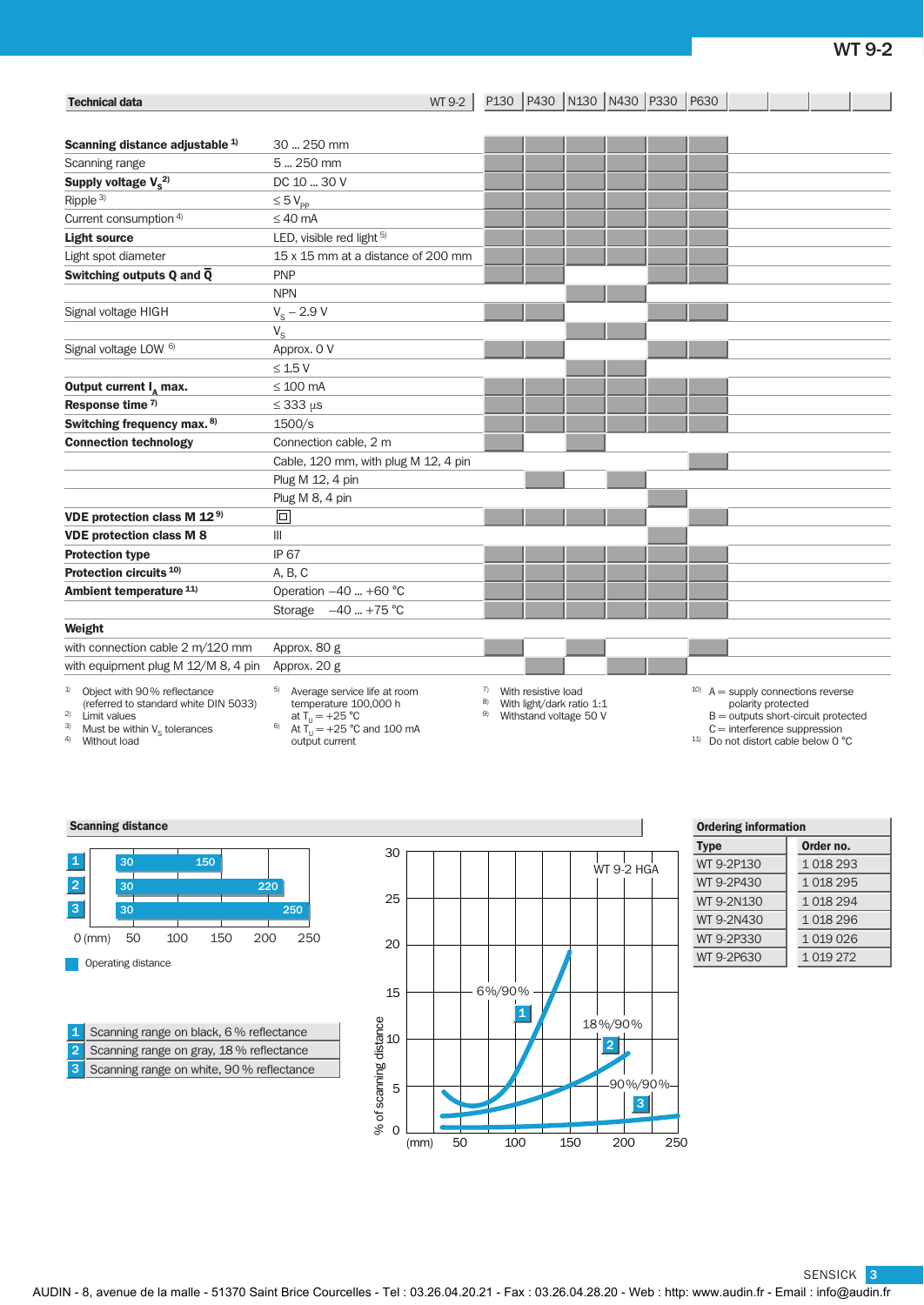# WT 9-2 Photoelectric Proximity Switch, Energetic, Teach-In

11



- Red-light emitter LED as alignment aid
- Scanning distance adjustable
- Switching frequency 800/s
- Outputs short-circuit protected
- Sensitivity adjustment using the Teach-In procedure



 $C \in \Box$ 

Se Axis of the receiver optics Axis of the sender optics Mounting hole Ø 3.2 mm LED signal strength indicator Plug M 12 or M 8, 4 pin, 2 m connection cable or Teach-In button 1 2 3 4 5 6  $\overline{\text{WT}}$  $\overline{\text{WT}}$  $WT$  $WT$ 4 6 WT 9-2P351 WT 9-2P651

Connection type  $\perp$ Q  $\overline{Q}$ M brn wht blu blk 4 pin, M 12 WT 9-2P451 WT 9-2N451  $\stackrel{1}{\Rightarrow}$  L+ Q  $\overline{Q}$ 4 2 3 M brn wht blu blk 4 pin, M 8  $\stackrel{1}{\Rightarrow}$  L+ Q  $\overline{O}$ 4 2 3 M brn wht blu blk 4 x 0.14 mm2  $L+$ Q  $\overline{Q}$ 4  $\overline{2}$ 3 M brn wht blu blk 4 pin, M 12 with 120 mm cable WT 9-2P151 WT 9-2P351 WT 9-2N151 WT 9-2P651

| <b>Accessories</b> |  |
|--------------------|--|
| Connectors         |  |
| Mounting systems   |  |



Dimension illustration

| tting options |            | 1              | Axis of the receiver optics        |
|---------------|------------|----------------|------------------------------------|
| 9-2P151       | WT 9-2P351 | $\overline{2}$ | Axis of the sender optics          |
| 9-2P451       | WT 9-2P651 | 3              | Mounting hole $\varnothing$ 3.2 mm |
| 9-2N151       |            | 4              | LED signal strength indicator      |
| 9-2N451       |            | 5              | Plug M 12 or M 8, 4 pin,           |
|               |            |                | 2 m connection cable or            |
|               |            |                | 120 mm cable with plug M 12, 4 pin |
|               | 4          | 6              | Teach-In button                    |
|               |            |                |                                    |
|               |            |                |                                    |
|               |            |                |                                    |
|               | 6          |                |                                    |
|               |            |                |                                    |
|               |            |                |                                    |
|               |            |                |                                    |

4 SENSICK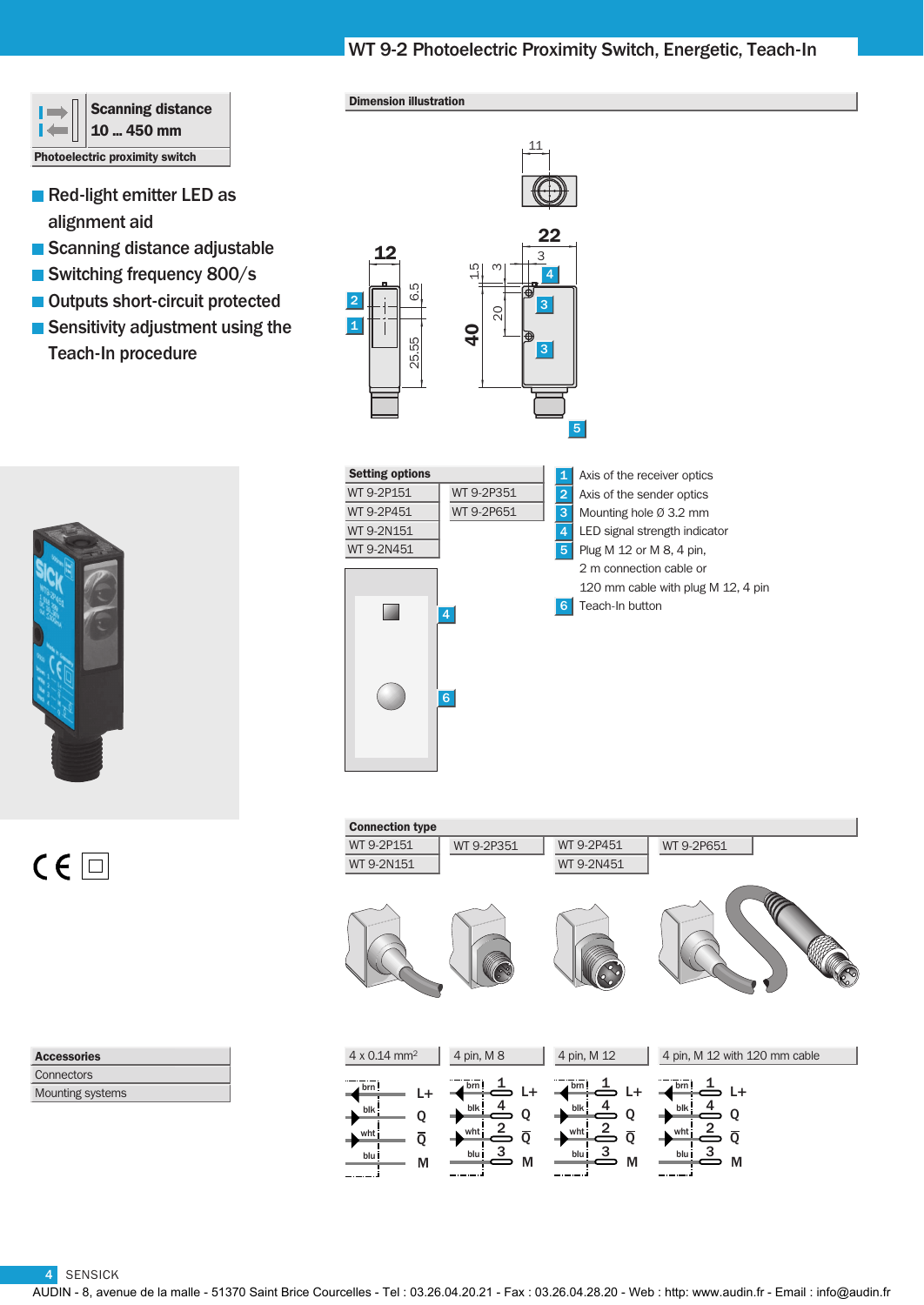| <b>Technical data</b>                                                                                                                                                                              | WT 9-2                                                                                                                                                    |                                                                                                                                                                    | P151   P451   N151   N451   P351   P651 |                             |                                                                                                                                                                                                   |  |  |
|----------------------------------------------------------------------------------------------------------------------------------------------------------------------------------------------------|-----------------------------------------------------------------------------------------------------------------------------------------------------------|--------------------------------------------------------------------------------------------------------------------------------------------------------------------|-----------------------------------------|-----------------------------|---------------------------------------------------------------------------------------------------------------------------------------------------------------------------------------------------|--|--|
| Scanning distance adjustable <sup>1)</sup>                                                                                                                                                         | 10  450 mm                                                                                                                                                |                                                                                                                                                                    |                                         |                             |                                                                                                                                                                                                   |  |  |
| Supply voltage $V_s^{2)}$                                                                                                                                                                          | DC 10  30 V                                                                                                                                               |                                                                                                                                                                    |                                         |                             |                                                                                                                                                                                                   |  |  |
| Ripple $3)$                                                                                                                                                                                        | $\leq 5 V_{\text{pp}}$                                                                                                                                    |                                                                                                                                                                    |                                         |                             |                                                                                                                                                                                                   |  |  |
| Current consumption 4)                                                                                                                                                                             | $\leq$ 30 mA                                                                                                                                              |                                                                                                                                                                    |                                         |                             |                                                                                                                                                                                                   |  |  |
| <b>Light source</b>                                                                                                                                                                                | LED, visible red light 5)                                                                                                                                 |                                                                                                                                                                    |                                         |                             |                                                                                                                                                                                                   |  |  |
| Light spot diameter                                                                                                                                                                                | 80 x 80 mm at a distance of 500 mm                                                                                                                        |                                                                                                                                                                    |                                         |                             |                                                                                                                                                                                                   |  |  |
| Switching outputs Q and $\overline{Q}$                                                                                                                                                             | <b>PNP</b>                                                                                                                                                |                                                                                                                                                                    |                                         |                             |                                                                                                                                                                                                   |  |  |
|                                                                                                                                                                                                    | <b>NPN</b>                                                                                                                                                |                                                                                                                                                                    |                                         |                             |                                                                                                                                                                                                   |  |  |
|                                                                                                                                                                                                    |                                                                                                                                                           |                                                                                                                                                                    |                                         |                             |                                                                                                                                                                                                   |  |  |
| Signal voltage HIGH                                                                                                                                                                                | $V_{\rm s}$ – 2.9 V                                                                                                                                       |                                                                                                                                                                    |                                         |                             |                                                                                                                                                                                                   |  |  |
|                                                                                                                                                                                                    | $V_{\rm S}$                                                                                                                                               |                                                                                                                                                                    |                                         |                             |                                                                                                                                                                                                   |  |  |
| Signal voltage LOW <sup>6)</sup>                                                                                                                                                                   | Approx. 0 V                                                                                                                                               |                                                                                                                                                                    |                                         |                             |                                                                                                                                                                                                   |  |  |
|                                                                                                                                                                                                    | $\leq$ 2.9 V                                                                                                                                              |                                                                                                                                                                    |                                         |                             |                                                                                                                                                                                                   |  |  |
| Output current $I_{\text{A}}$ max.                                                                                                                                                                 | $\leq 100$ mA                                                                                                                                             |                                                                                                                                                                    |                                         |                             |                                                                                                                                                                                                   |  |  |
| Response time 7)                                                                                                                                                                                   | $\leq 625 \,\mu s$                                                                                                                                        |                                                                                                                                                                    |                                         |                             |                                                                                                                                                                                                   |  |  |
| Switching frequency max. 8)                                                                                                                                                                        | 800/s                                                                                                                                                     |                                                                                                                                                                    |                                         |                             |                                                                                                                                                                                                   |  |  |
| <b>Connection technology</b>                                                                                                                                                                       | Connection cable, 2 m                                                                                                                                     |                                                                                                                                                                    |                                         |                             |                                                                                                                                                                                                   |  |  |
|                                                                                                                                                                                                    | Cable, 120 mm, with plug M 12, 4 pin                                                                                                                      |                                                                                                                                                                    |                                         |                             |                                                                                                                                                                                                   |  |  |
|                                                                                                                                                                                                    | Plug M 12, 4 pin                                                                                                                                          |                                                                                                                                                                    |                                         |                             |                                                                                                                                                                                                   |  |  |
|                                                                                                                                                                                                    | Plug M 8, 4 pin                                                                                                                                           |                                                                                                                                                                    |                                         |                             |                                                                                                                                                                                                   |  |  |
| VDE protection class M 12 <sup>9)</sup>                                                                                                                                                            | $\boxed{\square}$                                                                                                                                         |                                                                                                                                                                    |                                         |                             |                                                                                                                                                                                                   |  |  |
| <b>VDE protection class M 8</b>                                                                                                                                                                    | $\mathbb{H}$                                                                                                                                              |                                                                                                                                                                    |                                         |                             |                                                                                                                                                                                                   |  |  |
| <b>Protection type</b>                                                                                                                                                                             | <b>IP 67</b>                                                                                                                                              |                                                                                                                                                                    |                                         |                             |                                                                                                                                                                                                   |  |  |
| Protection circuits <sup>10)</sup>                                                                                                                                                                 | A, B, C                                                                                                                                                   |                                                                                                                                                                    |                                         |                             |                                                                                                                                                                                                   |  |  |
| Ambient temperature 11)                                                                                                                                                                            | Operation $-40$ +60 °C                                                                                                                                    |                                                                                                                                                                    |                                         |                             |                                                                                                                                                                                                   |  |  |
|                                                                                                                                                                                                    | Storage $-40$ +75 °C                                                                                                                                      |                                                                                                                                                                    |                                         |                             |                                                                                                                                                                                                   |  |  |
| Weight                                                                                                                                                                                             |                                                                                                                                                           |                                                                                                                                                                    |                                         |                             |                                                                                                                                                                                                   |  |  |
| with connection cable 2 m/120 mm                                                                                                                                                                   | Approx. 80 g                                                                                                                                              |                                                                                                                                                                    |                                         |                             |                                                                                                                                                                                                   |  |  |
| with equipment plug M 12/M 8, 4 pin                                                                                                                                                                | Approx. 20 g                                                                                                                                              |                                                                                                                                                                    |                                         |                             |                                                                                                                                                                                                   |  |  |
|                                                                                                                                                                                                    |                                                                                                                                                           |                                                                                                                                                                    |                                         |                             |                                                                                                                                                                                                   |  |  |
| 1)<br>Object with 90% reflectance<br>(referred to standard white DIN 5033)<br>2)<br>Limit values<br>Must be within $V_{\rm s}$ tolerances<br>3)<br><sup>4)</sup> Without load                      | 5) Average service life at room<br>temperature 100,000 h<br>at $T_{11} = +25 °C$<br>6)<br>At $T_{\rm U} = +25$ °C and 100 mA<br>output current            | 7)<br>With resistive load<br>8)<br>With light/dark ratio 1:1<br>9)<br>Withstand voltage 50 V                                                                       |                                         |                             | $10)$ A = supply connections reverse<br>polarity protected<br>$B =$ outputs short-circuit protected<br>$C =$ interference suppression<br><sup>11)</sup> Do not distort cable below 0 $^{\circ}$ C |  |  |
| <b>Teach-In function</b>                                                                                                                                                                           |                                                                                                                                                           |                                                                                                                                                                    |                                         |                             |                                                                                                                                                                                                   |  |  |
| Programming via Teach-In button.<br>Simple programming:<br>Position object in the beam and push the button:<br>finished:<br>LED confirms the Teach-In procedure.<br>Teach-In values can be stored. | Two operating modes:<br>for standard applications;<br>LED lights continuously.<br>for precise applications;<br>small switching hysteresis;<br>LED blinks. | <b>Default setting:</b> short Teach-In time $(68 s)$ ;<br>approx. double reserve via switching threshold;<br><b>Precise setting:</b> long Teach-In time $(>8 s)$ ; |                                         |                             |                                                                                                                                                                                                   |  |  |
| <b>Scanning distance</b>                                                                                                                                                                           |                                                                                                                                                           |                                                                                                                                                                    |                                         | <b>Ordering information</b> |                                                                                                                                                                                                   |  |  |
|                                                                                                                                                                                                    | 1000                                                                                                                                                      |                                                                                                                                                                    |                                         | <b>Type</b>                 | Order no.                                                                                                                                                                                         |  |  |
| 10/100<br>$\vert$ 1<br>130                                                                                                                                                                         |                                                                                                                                                           |                                                                                                                                                                    | WT 9-2 energetic -                      | WT 9-2P151                  | 1 018 297                                                                                                                                                                                         |  |  |
| 2                                                                                                                                                                                                  |                                                                                                                                                           |                                                                                                                                                                    |                                         | WT 9-2P451                  | 1 018 299                                                                                                                                                                                         |  |  |
| 10<br>180<br>220                                                                                                                                                                                   |                                                                                                                                                           | 3 <sup>°</sup>                                                                                                                                                     |                                         | WT 9-2N151                  | 1018298                                                                                                                                                                                           |  |  |
| $\vert$ 3<br>10<br>350                                                                                                                                                                             | 450                                                                                                                                                       | 90%                                                                                                                                                                |                                         | WT 9-2N451                  | 1 018 300                                                                                                                                                                                         |  |  |
| 100<br>200<br>$O$ (mm)<br>300<br>400                                                                                                                                                               | 500<br>100                                                                                                                                                |                                                                                                                                                                    |                                         | WT 9-2P351                  | 1 0 1 0 0 2 7                                                                                                                                                                                     |  |  |
|                                                                                                                                                                                                    |                                                                                                                                                           |                                                                                                                                                                    |                                         | WT 9-2P651                  | 1 0 19 2 73                                                                                                                                                                                       |  |  |
| Operating distance                                                                                                                                                                                 | Limiting scanning distance<br>$\overline{\mathbf{2}}$<br>18%                                                                                              |                                                                                                                                                                    |                                         |                             |                                                                                                                                                                                                   |  |  |
| Scanning range on black, 6% reflectance<br>$\vert$ 1                                                                                                                                               | 10                                                                                                                                                        |                                                                                                                                                                    |                                         |                             |                                                                                                                                                                                                   |  |  |
| $\overline{2}$<br>Scanning range on gray, 18 % reflectance                                                                                                                                         |                                                                                                                                                           |                                                                                                                                                                    |                                         |                             |                                                                                                                                                                                                   |  |  |
| 3<br>Scanning range on white, 90 % reflectance                                                                                                                                                     | Function reserve<br>$\mathbf{1}$                                                                                                                          | Limiting                                                                                                                                                           | Operating<br>distance                   |                             |                                                                                                                                                                                                   |  |  |
|                                                                                                                                                                                                    | 6%<br>1<br>100<br>(mm)                                                                                                                                    | 200                                                                                                                                                                | scanning distance<br>300<br>400         | 500                         |                                                                                                                                                                                                   |  |  |

SENSICK 5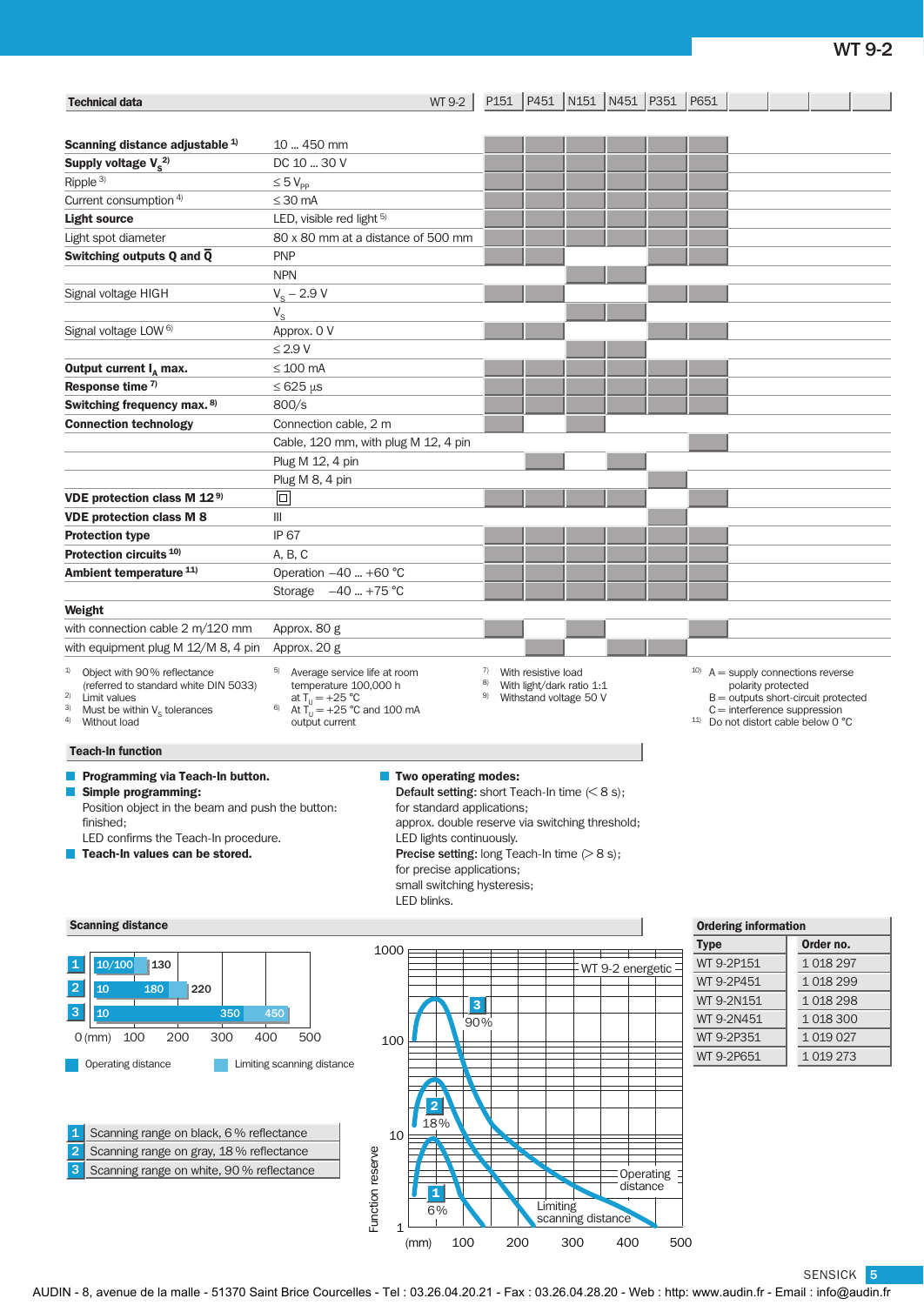# WT 9-2 Photoelectric Proximity Switch, V-type, Teach-In

11



- Red-light emitter LED as alignment aid
- Scanning distance adjustable
- Switching frequency 800/s
- Outputs short-circuit protected
- Sensitivity adjustment using the Teach-In procedure



 $C \in \Box$ 

Setting options Axis of the receiver optics Axis of the receiver optics Mounting hole Ø 3.2 mm Plug M 12 or M 8, 4 pin, 2 m connection cable or Teach-In button 1 2 3 4 5 6 WT 9-2P141 WT 9-2P441 WT 9-2N141 WT 9-2N441 4 6 WT 9-2P341 WT 9-2P641

Connection type  $\overline{1}$  + Q  $\overline{Q}$ M brn wht blu blk 4 pin, M 12 WT 9-2P441 WT 9-2N441  $\stackrel{1}{\Rightarrow}$  L+ Q  $\overline{Q}$ 4 2 3 M brn wht blu blk 4 pin, M 8  $\stackrel{1}{\Rightarrow}$  L+ Q  $\overline{O}$ 4 2 3 M brn wht blu blk 4 x 0.14 mm2  $L+$ Q  $\overline{Q}$ 4  $\overline{2}$ 3 M brn wht blu blk 4 pin, M 12 with 120 mm cable WT 9-2P141 WT 9-2P341 WT 9-2N141 WT 9-2P641

Mounting systems **Connectors** Accessories



Dimension illustration

| etting options |            | 1              | Axis of the receiver optics        |
|----------------|------------|----------------|------------------------------------|
| /Т 9-2P141     | WT 9-2P341 | $\overline{2}$ | Axis of the receiver optics        |
| T 9-2P441      | WT 9-2P641 | 3              | Mounting hole $\varnothing$ 3.2 mm |
| T 9-2N141      |            | 4              | LED signal strength indicator      |
| /T 9-2N441     |            | 5              | Plug M 12 or M 8, 4 pin,           |
|                |            |                | 2 m connection cable or            |
|                |            |                | 120 mm cable with plug M 12, 4 pin |
|                | 4.         | 6              | Teach-In button                    |
|                | 6          |                |                                    |

6 SENSICK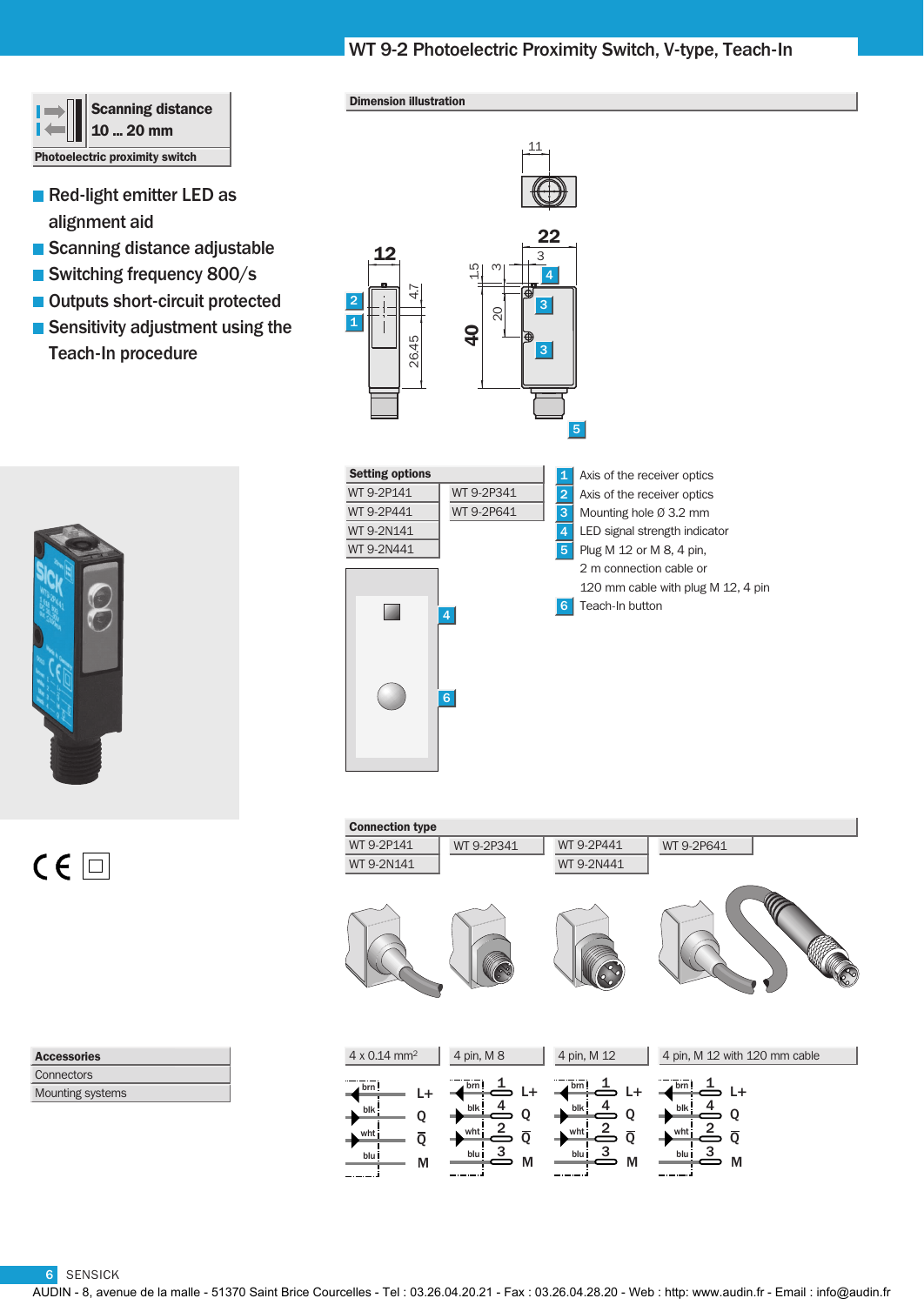| <b>Technical data</b>                                                                                                                                                                              | WT 9-2                                                                                                                                                                                                                                                                                                                                        | P141           |                     | P441 N141 N441                                      |                       | P341       | P641        |                                                                                                                                                                                                     |              |  |
|----------------------------------------------------------------------------------------------------------------------------------------------------------------------------------------------------|-----------------------------------------------------------------------------------------------------------------------------------------------------------------------------------------------------------------------------------------------------------------------------------------------------------------------------------------------|----------------|---------------------|-----------------------------------------------------|-----------------------|------------|-------------|-----------------------------------------------------------------------------------------------------------------------------------------------------------------------------------------------------|--------------|--|
|                                                                                                                                                                                                    |                                                                                                                                                                                                                                                                                                                                               |                |                     |                                                     |                       |            |             |                                                                                                                                                                                                     |              |  |
| Scanning distance adjustable <sup>1)</sup>                                                                                                                                                         | 10  20 mm                                                                                                                                                                                                                                                                                                                                     |                |                     |                                                     |                       |            |             |                                                                                                                                                                                                     |              |  |
| Supply voltage $V_s^{2)}$                                                                                                                                                                          | DC 10  30 V                                                                                                                                                                                                                                                                                                                                   |                |                     |                                                     |                       |            |             |                                                                                                                                                                                                     |              |  |
| Ripple $3)$                                                                                                                                                                                        | $\leq 5$ $V_{\text{pp}}$                                                                                                                                                                                                                                                                                                                      |                |                     |                                                     |                       |            |             |                                                                                                                                                                                                     |              |  |
| Current consumption <sup>4)</sup>                                                                                                                                                                  | $\leq$ 30 mA                                                                                                                                                                                                                                                                                                                                  |                |                     |                                                     |                       |            |             |                                                                                                                                                                                                     |              |  |
| <b>Light source</b>                                                                                                                                                                                | LED, visible red light 5)                                                                                                                                                                                                                                                                                                                     |                |                     |                                                     |                       |            |             |                                                                                                                                                                                                     |              |  |
| Light spot diameter                                                                                                                                                                                | 3 mm at a distance of 20 mm                                                                                                                                                                                                                                                                                                                   |                |                     |                                                     |                       |            |             |                                                                                                                                                                                                     |              |  |
| Switching outputs Q and $\overline{Q}$                                                                                                                                                             | <b>PNP</b>                                                                                                                                                                                                                                                                                                                                    |                |                     |                                                     |                       |            |             |                                                                                                                                                                                                     |              |  |
|                                                                                                                                                                                                    | <b>NPN</b>                                                                                                                                                                                                                                                                                                                                    |                |                     |                                                     |                       |            |             |                                                                                                                                                                                                     |              |  |
| Signal voltage HIGH                                                                                                                                                                                | $V_S - 2.9 V$                                                                                                                                                                                                                                                                                                                                 |                |                     |                                                     |                       |            |             |                                                                                                                                                                                                     |              |  |
|                                                                                                                                                                                                    | $V_{\rm S}$                                                                                                                                                                                                                                                                                                                                   |                |                     |                                                     |                       |            |             |                                                                                                                                                                                                     |              |  |
| Signal voltage LOW <sup>6)</sup>                                                                                                                                                                   | Approx. 0 V                                                                                                                                                                                                                                                                                                                                   |                |                     |                                                     |                       |            |             |                                                                                                                                                                                                     |              |  |
|                                                                                                                                                                                                    | $\leq$ 2.9 V                                                                                                                                                                                                                                                                                                                                  |                |                     |                                                     |                       |            |             |                                                                                                                                                                                                     |              |  |
| Output current $I_{\text{A}}$ max.                                                                                                                                                                 | $\leq$ 100 mA                                                                                                                                                                                                                                                                                                                                 |                |                     |                                                     |                       |            |             |                                                                                                                                                                                                     |              |  |
| Response time 7)                                                                                                                                                                                   | $\leq 625 \,\mu s$                                                                                                                                                                                                                                                                                                                            |                |                     |                                                     |                       |            |             |                                                                                                                                                                                                     |              |  |
| Switching frequency max. 8)                                                                                                                                                                        | 800/s                                                                                                                                                                                                                                                                                                                                         |                |                     |                                                     |                       |            |             |                                                                                                                                                                                                     |              |  |
| <b>Connection technology</b>                                                                                                                                                                       | Connection cable, 2 m                                                                                                                                                                                                                                                                                                                         |                |                     |                                                     |                       |            |             |                                                                                                                                                                                                     |              |  |
|                                                                                                                                                                                                    | Cable, 120 mm, with plug M 12, 4 pin                                                                                                                                                                                                                                                                                                          |                |                     |                                                     |                       |            |             |                                                                                                                                                                                                     |              |  |
|                                                                                                                                                                                                    | Plug M 12, 4 pin                                                                                                                                                                                                                                                                                                                              |                |                     |                                                     |                       |            |             |                                                                                                                                                                                                     |              |  |
|                                                                                                                                                                                                    | Plug M 8, 4 pin                                                                                                                                                                                                                                                                                                                               |                |                     |                                                     |                       |            |             |                                                                                                                                                                                                     |              |  |
| VDE protection class M 12 <sup>9)</sup>                                                                                                                                                            | $\Box$                                                                                                                                                                                                                                                                                                                                        |                |                     |                                                     |                       |            |             |                                                                                                                                                                                                     |              |  |
| <b>VDE protection class M 8</b>                                                                                                                                                                    | Ш                                                                                                                                                                                                                                                                                                                                             |                |                     |                                                     |                       |            |             |                                                                                                                                                                                                     |              |  |
| <b>Protection type</b>                                                                                                                                                                             | IP 67                                                                                                                                                                                                                                                                                                                                         |                |                     |                                                     |                       |            |             |                                                                                                                                                                                                     |              |  |
| Protection circuits <sup>10)</sup>                                                                                                                                                                 | A, B, C                                                                                                                                                                                                                                                                                                                                       |                |                     |                                                     |                       |            |             |                                                                                                                                                                                                     |              |  |
| Ambient temperature <sup>11)</sup>                                                                                                                                                                 | Operation -40  +60 °C                                                                                                                                                                                                                                                                                                                         |                |                     |                                                     |                       |            |             |                                                                                                                                                                                                     |              |  |
|                                                                                                                                                                                                    | Storage $-40$ +75 °C                                                                                                                                                                                                                                                                                                                          |                |                     |                                                     |                       |            |             |                                                                                                                                                                                                     |              |  |
| Weight                                                                                                                                                                                             |                                                                                                                                                                                                                                                                                                                                               |                |                     |                                                     |                       |            |             |                                                                                                                                                                                                     |              |  |
| with connection cable 2 m/120 mm                                                                                                                                                                   | Approx. 80 g                                                                                                                                                                                                                                                                                                                                  |                |                     |                                                     |                       |            |             |                                                                                                                                                                                                     |              |  |
| with equipment plug M 12/M 8, 4 pin                                                                                                                                                                | Approx. 20 g                                                                                                                                                                                                                                                                                                                                  |                |                     |                                                     |                       |            |             |                                                                                                                                                                                                     |              |  |
| Object with 90% reflectance<br>1)<br>(referred to standard white DIN 5033)<br>2)<br>Limit values<br>3)<br>Must be within $V_{\rm s}$ tolerances<br>4)<br>Without load                              | 5) Average service life at<br>room temperature 100,000 h<br>at $T_U = +25 °C$<br>At $T_U = +25 °C$ and 100 mA<br>output current                                                                                                                                                                                                               | 7)<br>8)<br>9) | With resistive load | With light/dark ratio 1:1<br>Withstand voltage 50 V |                       |            |             | $^{10}$ A = supply connections reverse<br>polarity protected<br>$B =$ outputs short-circuit protected<br>$C =$ interference suppression<br><sup>11)</sup> Do not distort cable below 0 $^{\circ}$ C |              |  |
| <b>Teach-In function</b>                                                                                                                                                                           |                                                                                                                                                                                                                                                                                                                                               |                |                     |                                                     |                       |            |             |                                                                                                                                                                                                     |              |  |
| Programming via Teach-In button.<br>Simple programming:<br>Position object in the beam and push the button:<br>finished:<br>LED confirms the Teach-In procedure.<br>Teach-In values can be stored. | <b>Two operating modes:</b><br><b>Default setting:</b> short Teach-In time $(68 s)$ ;<br>for standard applications;<br>approx. double reserve via switching threshold;<br>LED lights continuously.<br><b>Precise setting:</b> long Teach-In time $(>8 \text{ s});$<br>for precise applications;<br>small switching hysteresis;<br>LED blinks. |                |                     |                                                     |                       |            |             |                                                                                                                                                                                                     |              |  |
| <b>Scanning distance</b>                                                                                                                                                                           |                                                                                                                                                                                                                                                                                                                                               |                |                     |                                                     |                       |            |             | <b>Ordering information</b>                                                                                                                                                                         |              |  |
|                                                                                                                                                                                                    | 100                                                                                                                                                                                                                                                                                                                                           |                |                     |                                                     |                       |            | <b>Type</b> |                                                                                                                                                                                                     | Order no.    |  |
| 10<br>20 <sup>°</sup><br>1                                                                                                                                                                         |                                                                                                                                                                                                                                                                                                                                               |                |                     |                                                     |                       | $WT 9-2$ – |             | WT 9-2P141                                                                                                                                                                                          | 1 0 18 3 0 1 |  |
| $\overline{2}$<br>10<br>22                                                                                                                                                                         |                                                                                                                                                                                                                                                                                                                                               |                |                     |                                                     | $\overline{3}$<br>90% |            |             | WT 9-2P441                                                                                                                                                                                          | 1 0 18 3 03  |  |
| 3 <sup>°</sup>                                                                                                                                                                                     |                                                                                                                                                                                                                                                                                                                                               |                |                     |                                                     |                       |            |             | WT 9-2N141                                                                                                                                                                                          | 1 0 18 3 0 2 |  |
| 10<br>24                                                                                                                                                                                           |                                                                                                                                                                                                                                                                                                                                               |                |                     |                                                     |                       |            |             | WT 9-2N441                                                                                                                                                                                          | 1 0 18 3 0 4 |  |
| 20<br>10<br>$O$ (mm)                                                                                                                                                                               | 30                                                                                                                                                                                                                                                                                                                                            |                |                     |                                                     |                       |            |             | WT 9-2P341                                                                                                                                                                                          | 1 0 19 2 74  |  |
| Scanning distance                                                                                                                                                                                  | 10                                                                                                                                                                                                                                                                                                                                            |                | $\overline{2}$      | 18%                                                 |                       |            |             | WT 9-2P641                                                                                                                                                                                          | 1 0 19 2 75  |  |

Scanning range on white, 90 % reflectance 2 Scanning range on gray, 18 % reflectance 1 Scanning range on black, 6 % reflectance 3

 $\begin{array}{c|c}\n\text{y} & \text{Operator} \\
\text{c} & \text{distance} \\
\text{c} & \text{distance} \\
\text{c} & \text{time} \\
\text{c} & \text{time} \\
\text{c} & \text{time} \\
\text{c} & \text{time} \\
\text{c} & \text{time} \\
\text{c} & \text{time} \\
\text{c} & \text{time} \\
\text{c} & \text{time} \\
\text{c} & \text{time} \\
\text{c} & \text{time} \\
\text{c} & \text{time} \\
\text{c} & \text{time} \\
\text{c} & \text{time} \\
\text{c} & \text{time} \\
\text{c} &$ 8 12 16 20 24 28 Function reserve 6% Operating distance

SENSICK 7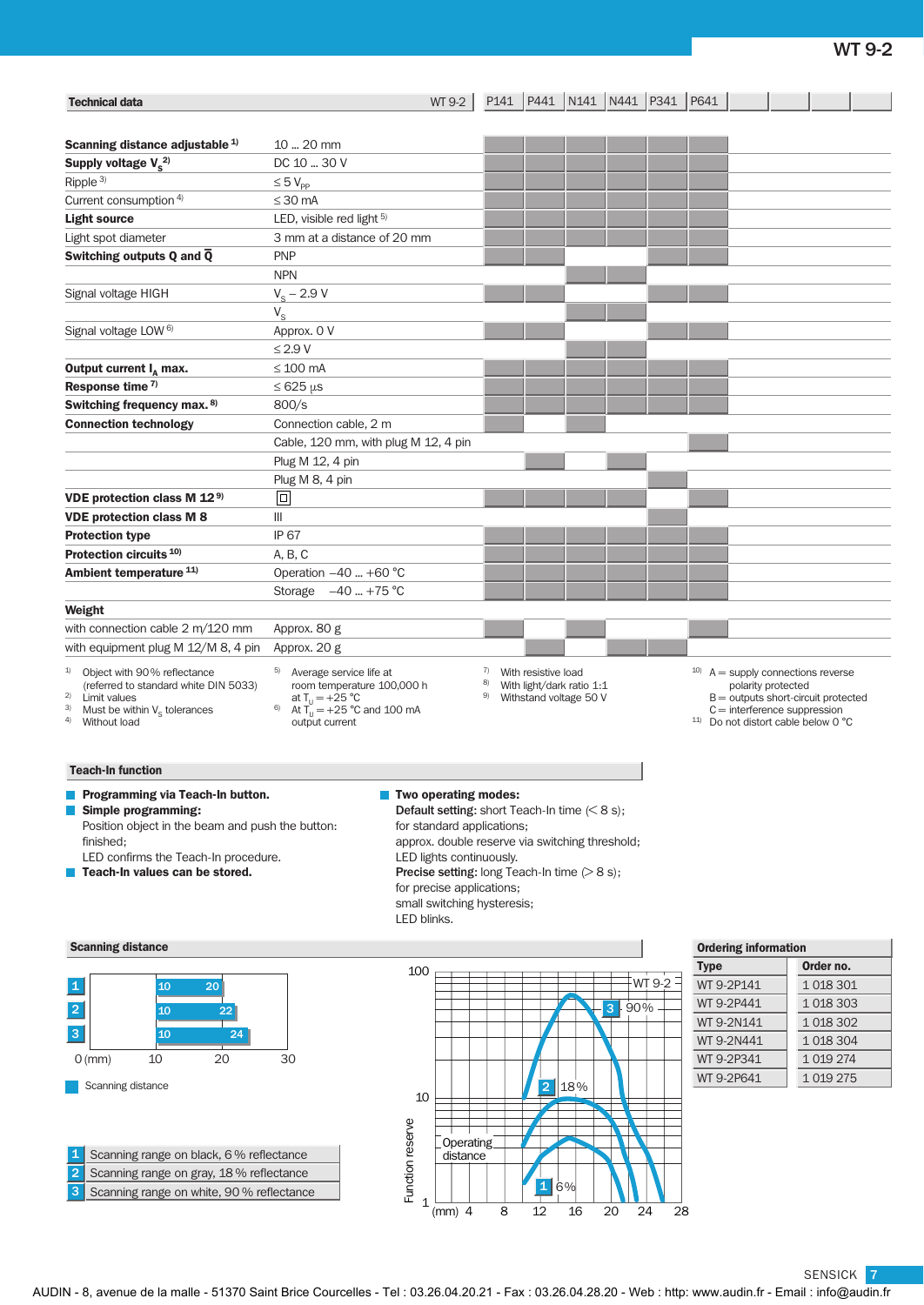# WL 9-2 Photoelectric Reflex Switch, Basic Type



- Red-light emitter LED as alignment aid
- Switching frequency 800/s
- Outputs short-circuit protected



 $C \in \Box$ 

| <b>Accessories</b>      |
|-------------------------|
| Connectors              |
| <b>Mounting systems</b> |
| Reflectors              |

### Dimension illustration



### Without setting options

| WI 9-2P130        | WL 9-2P330        |
|-------------------|-------------------|
| WI 9-2P430        | WI 9-2P630        |
| WI 9-2N130        | <b>WL 9-2N330</b> |
| <b>MI 9-2N430</b> |                   |

1 Middle of optic axis Mounting hole Ø 3.2 mm LED signal strength indicator Plug M 12 or M 8, 4 pin,  $\overline{2}$ 3 4

2 m connection cable or 120 mm cable with plug M 12, 4 pin



| <b>Connection type</b>                                       |                                                                                         |                                                                     |                                                                                         |
|--------------------------------------------------------------|-----------------------------------------------------------------------------------------|---------------------------------------------------------------------|-----------------------------------------------------------------------------------------|
| WL 9-2P130                                                   | <b>WL 9-2P330</b>                                                                       | WL 9-2P430                                                          | <b>WL 9-2P630</b>                                                                       |
| <b>WL 9-2N130</b>                                            | <b>WL 9-2N330</b>                                                                       | <b>WL 9-2N430</b>                                                   |                                                                                         |
|                                                              |                                                                                         |                                                                     |                                                                                         |
| $4 \times 0.14$ mm <sup>2</sup>                              | 4 pin, M 8                                                                              | 4 pin, M 12                                                         | 4 pin, M 12 with 120 mm cable                                                           |
| brn!<br>۰<br>blk<br>Q<br>wht<br>$\overline{Q}$<br>blu i<br>М | brn!<br>L+<br>blk<br>Q<br>$\stackrel{2}{=}$<br>wht<br>$\overline{Q}$<br>3<br>blu İ<br>M | brn!<br>L+<br>blk<br>Q<br>whti<br>$\overline{Q}$<br>3<br>blu İ<br>M | brn!<br>L+<br>blk<br>Q<br>$\stackrel{2}{=}$<br>wht<br>$\overline{Q}$<br>3<br>blu İ<br>M |

8 SENSICK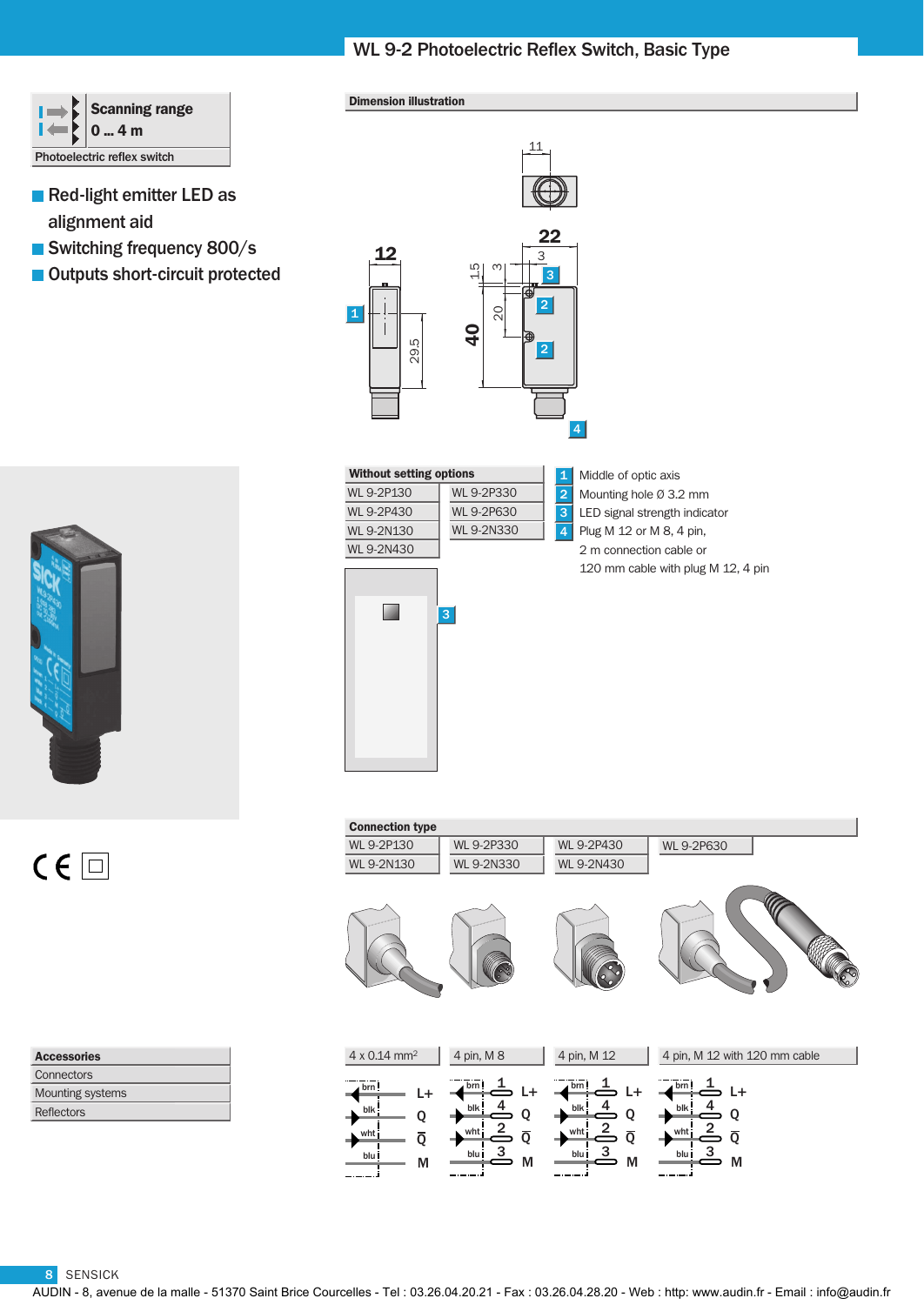| <b>Technical data</b>                                                       | <b>WL 9-2</b>                                                          |                    | P130 P430 N130 N430 P330 P630 N330 |  |  |  |  |
|-----------------------------------------------------------------------------|------------------------------------------------------------------------|--------------------|------------------------------------|--|--|--|--|
|                                                                             |                                                                        |                    |                                    |  |  |  |  |
| Scanning range typ. max./on reflector                                       | 4 m/PL 80 A                                                            |                    |                                    |  |  |  |  |
| Supply voltage $V_c^{1/2}$                                                  | DC 10  30 V                                                            |                    |                                    |  |  |  |  |
| Ripple <sup>2)</sup>                                                        |                                                                        |                    |                                    |  |  |  |  |
| Current consumption 3)                                                      | $\leq 5$ $V_{\text{pp}}$<br>$\leq 30$ mA                               |                    |                                    |  |  |  |  |
| <b>Light source</b>                                                         | LED, visible red light $4$ )                                           |                    |                                    |  |  |  |  |
|                                                                             | $2.5^\circ$                                                            |                    |                                    |  |  |  |  |
| Angle of dispersion                                                         |                                                                        |                    |                                    |  |  |  |  |
| Light spot diameter                                                         | 120 x 120 mm at a distance of 3 m<br><b>PNP</b>                        |                    |                                    |  |  |  |  |
| Switching outputs Q and $\overline{Q}$                                      |                                                                        |                    |                                    |  |  |  |  |
|                                                                             | <b>NPN</b>                                                             |                    |                                    |  |  |  |  |
| Signal voltage HIGH                                                         | $V_{\rm s}$ – 2.9 V                                                    |                    |                                    |  |  |  |  |
|                                                                             | $V_{\rm S}$                                                            |                    |                                    |  |  |  |  |
| Signal voltage LOW <sup>5)</sup>                                            | Approx. 0 V                                                            |                    |                                    |  |  |  |  |
|                                                                             | $\leq$ 2.9 V                                                           |                    |                                    |  |  |  |  |
| Output current $I_{\alpha}$ max.                                            | $\leq 100$ mA                                                          |                    |                                    |  |  |  |  |
| Response time <sup>6)</sup>                                                 | $\leq 625 \,\mu s$                                                     |                    |                                    |  |  |  |  |
| Max. switching frequency $7$                                                | 800/s                                                                  |                    |                                    |  |  |  |  |
| <b>Connection technology</b>                                                | Connection cable, 2 m                                                  |                    |                                    |  |  |  |  |
|                                                                             | Cable, 120 mm, with plug M 12, 4 pin                                   |                    |                                    |  |  |  |  |
|                                                                             | Plug M 12, 4 pin                                                       |                    |                                    |  |  |  |  |
|                                                                             | Plug M 8, 4 pin                                                        |                    |                                    |  |  |  |  |
| VDE protection class M 12 <sup>8)</sup>                                     | $\boxed{\Box}$                                                         |                    |                                    |  |  |  |  |
| <b>VDE protection class M 8</b>                                             | Ш                                                                      |                    |                                    |  |  |  |  |
| <b>Protection type</b>                                                      | <b>IP 67</b>                                                           |                    |                                    |  |  |  |  |
| Protection circuits <sup>9)</sup>                                           | A, B, C                                                                |                    |                                    |  |  |  |  |
| Ambient temperature 10)                                                     | Operation -40  +60 °C                                                  |                    |                                    |  |  |  |  |
|                                                                             | Storage $-40$ +75 °C                                                   |                    |                                    |  |  |  |  |
| Weight                                                                      |                                                                        |                    |                                    |  |  |  |  |
| with connection cable 2 m/120 mm                                            | Approx. 80 g                                                           |                    |                                    |  |  |  |  |
| with equipment plug M 12/M 8, 4 pin                                         | Approx. 20 g                                                           |                    |                                    |  |  |  |  |
| <sup>1)</sup> Limit values<br><sup>2)</sup> Must be within $V_c$ tolerances | <sup>5)</sup> At T <sub>11</sub> = +25 °C and 100 mA<br>output current | polarity protected | $9$ A = supply connections reverse |  |  |  |  |

<sup>3)</sup> Without load<br><sup>4)</sup> Average servi

4) Average service life at room temperature 100,000 h

at  $T_U = +25 °C$ 

- output current<br><sup>6)</sup> With resistive load
- 7) With light/dark ratio 1:1
- 8) Withstand voltage 50 V

B = outputs short-circuit protected

 $C =$  interference suppression<br>
<sup>10)</sup> Do not distort cable below 0 °C

### **Scanning range**





| <b>Ordering information</b> |  |  |  |  |  |  |
|-----------------------------|--|--|--|--|--|--|
| Order no.                   |  |  |  |  |  |  |
| 1 018 281                   |  |  |  |  |  |  |
| 1 018 283                   |  |  |  |  |  |  |
| 1 018 282                   |  |  |  |  |  |  |
| 1 018 284                   |  |  |  |  |  |  |
| 1 019 024                   |  |  |  |  |  |  |
| 1 019 268                   |  |  |  |  |  |  |
| 1 019 511                   |  |  |  |  |  |  |
|                             |  |  |  |  |  |  |

SENSICK 9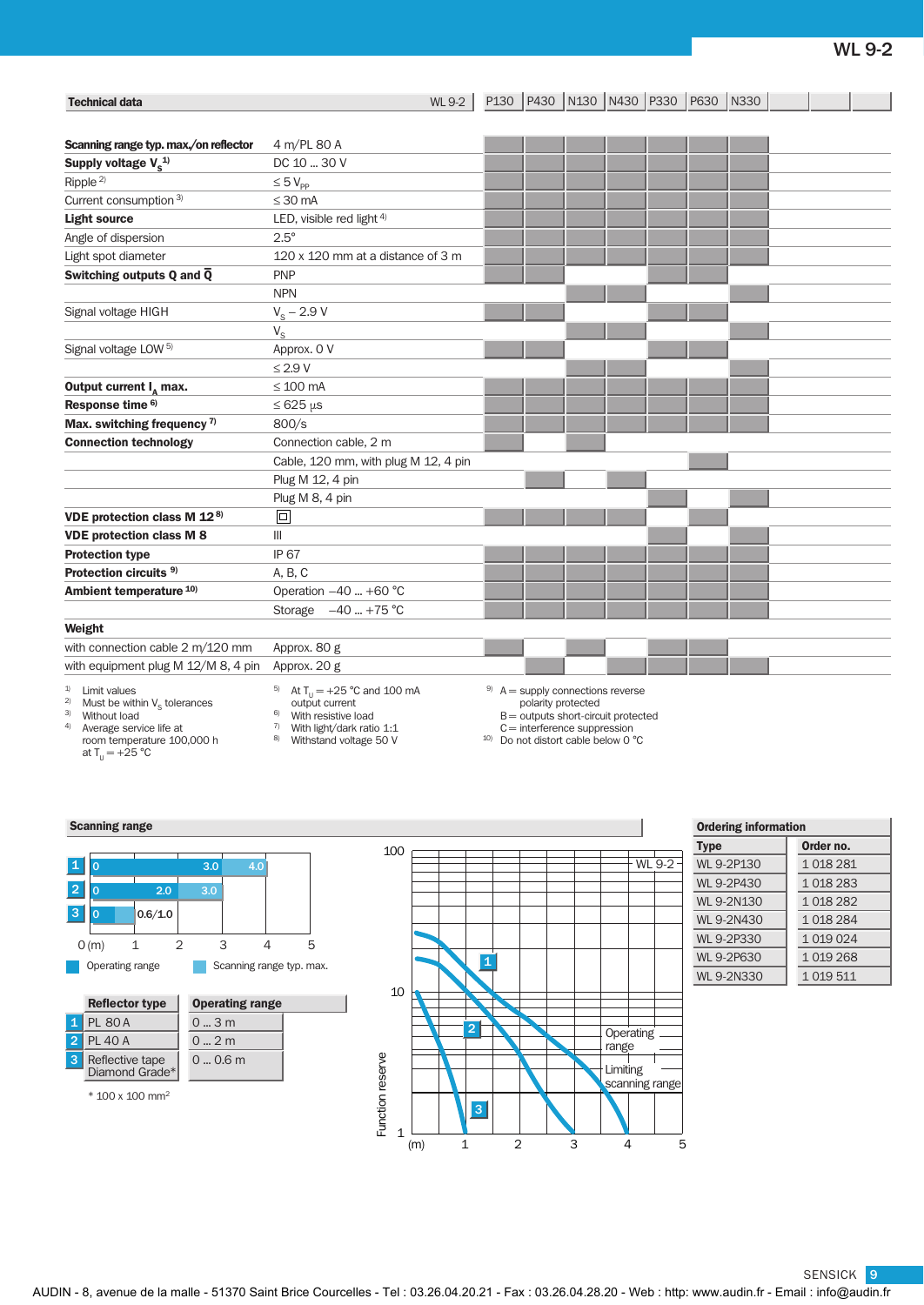# WL 9-2 Photoelectric Reflex Switch, Teach-In

|                             | Scanning range<br>$2^{10}$ 4 m |  |  |
|-----------------------------|--------------------------------|--|--|
| Photoelectric reflex switch |                                |  |  |

- Red-light emitter LED as alignment aid
- Switching frequency 800/s
- Outputs short-circuit protected
- Sensitivity adjustment using the Teach-In procedure





| <b>Accessories</b>      |  |  |
|-------------------------|--|--|
| Connectors              |  |  |
| <b>Mounting systems</b> |  |  |
| Reflectors              |  |  |

### Dimension illustration





| <b>Connection type</b>                                |                                                                                                                    |                                                                                   |                                                                                                             |
|-------------------------------------------------------|--------------------------------------------------------------------------------------------------------------------|-----------------------------------------------------------------------------------|-------------------------------------------------------------------------------------------------------------|
| <b>WL 9-2P131</b>                                     | WL 9-2P331                                                                                                         | <b>WL 9-2P431</b>                                                                 | WL 9-2P631                                                                                                  |
| <b>WL 9-2N131</b>                                     |                                                                                                                    | <b>WL 9-2N431</b>                                                                 |                                                                                                             |
|                                                       |                                                                                                                    |                                                                                   |                                                                                                             |
| 4 x 0.14 mm <sup>2</sup>                              | 4 pin, M 8                                                                                                         | 4 pin, M 12                                                                       | 4 pin, M 12 with 120 mm cable                                                                               |
| brn!<br>L+<br>blk<br>Q<br>۰<br>wht<br>ō<br>blu i<br>M | brn!<br>L+<br>$\frac{4}{}$<br>blk :<br>Q<br>$\frac{2}{ }$<br>wht<br>$\overline{Q}$<br>$\overline{3}$<br>blu İ<br>M | brn!<br>L+<br>blk<br>Q<br>2<br>whti<br>$\overline{\mathsf{Q}}$<br>3<br>blu İ<br>M | brn!<br>$L+$<br>blk<br>Q<br>$\stackrel{2}{\equiv}$<br>wht<br>$\overline{Q}$<br>$\overline{3}$<br>blu İ<br>M |

10 SENSICK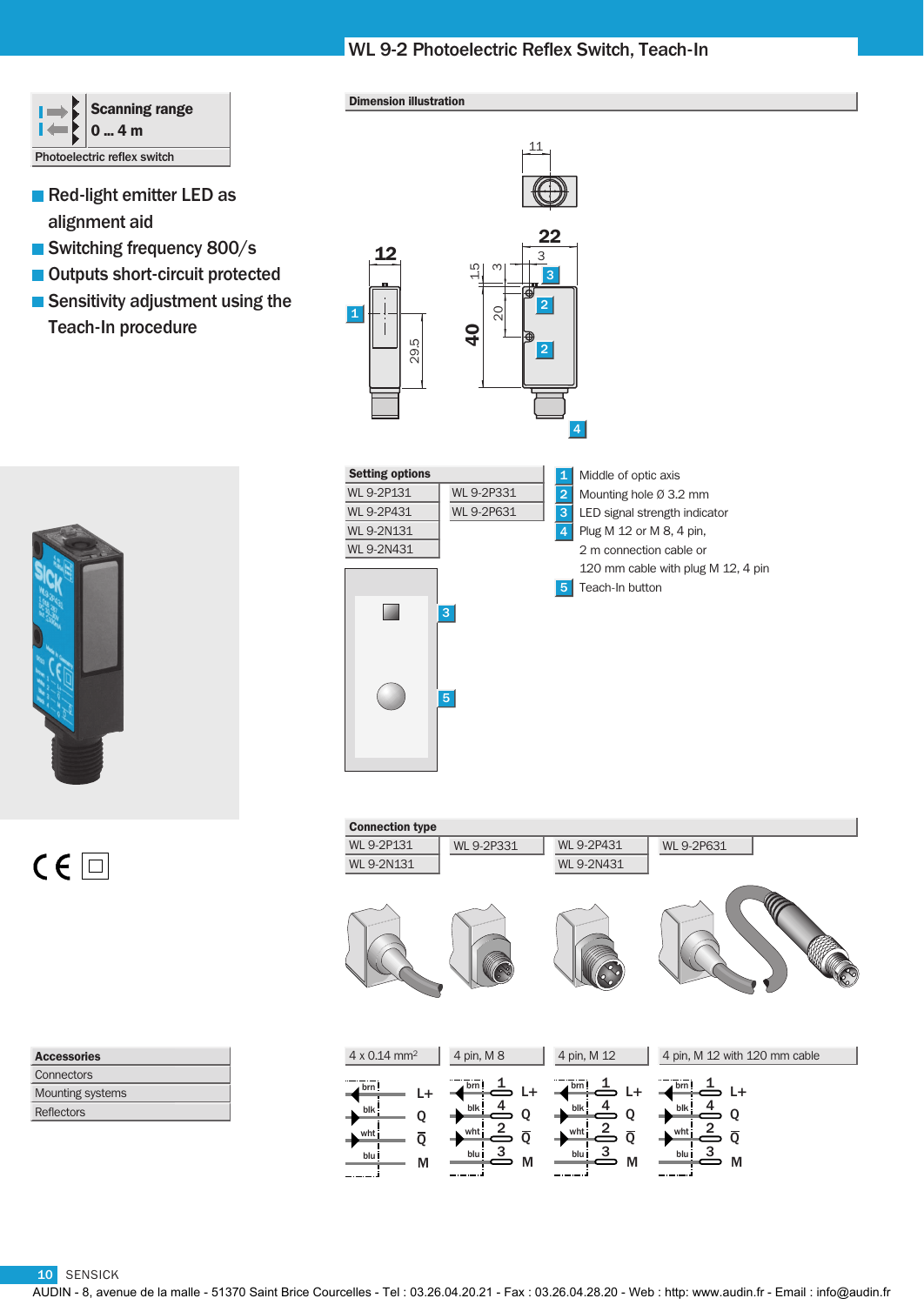| <b>Technical data</b>                                                                                                                                                                                                 |                                                                                                                                                  | <b>WL 9-2</b>                                                                                                                                                                                                                                                                                                                    |                |                                                                            |   | P131   P431   N131   N431   P331   P631          |                                                                                                                                    |                                       |
|-----------------------------------------------------------------------------------------------------------------------------------------------------------------------------------------------------------------------|--------------------------------------------------------------------------------------------------------------------------------------------------|----------------------------------------------------------------------------------------------------------------------------------------------------------------------------------------------------------------------------------------------------------------------------------------------------------------------------------|----------------|----------------------------------------------------------------------------|---|--------------------------------------------------|------------------------------------------------------------------------------------------------------------------------------------|---------------------------------------|
| Scanning range typ. max./on reflector                                                                                                                                                                                 | 4 m/PL 80 A                                                                                                                                      |                                                                                                                                                                                                                                                                                                                                  |                |                                                                            |   |                                                  |                                                                                                                                    |                                       |
| Supply voltage $V_s^{1/2}$                                                                                                                                                                                            | DC 10  30 V                                                                                                                                      |                                                                                                                                                                                                                                                                                                                                  |                |                                                                            |   |                                                  |                                                                                                                                    |                                       |
| Ripple $^{2)}$                                                                                                                                                                                                        | $\leq 5 V_{\text{pp}}$                                                                                                                           |                                                                                                                                                                                                                                                                                                                                  |                |                                                                            |   |                                                  |                                                                                                                                    |                                       |
| Current consumption 3)                                                                                                                                                                                                | $\leq 30$ mA                                                                                                                                     |                                                                                                                                                                                                                                                                                                                                  |                |                                                                            |   |                                                  |                                                                                                                                    |                                       |
| <b>Light source</b>                                                                                                                                                                                                   | LED, visible red light $4$ )                                                                                                                     |                                                                                                                                                                                                                                                                                                                                  |                |                                                                            |   |                                                  |                                                                                                                                    |                                       |
| Angle of dispersion                                                                                                                                                                                                   | $2.5^\circ$                                                                                                                                      |                                                                                                                                                                                                                                                                                                                                  |                |                                                                            |   |                                                  |                                                                                                                                    |                                       |
| Light spot diameter                                                                                                                                                                                                   | 120 x 120 mm at a distance of 3 m                                                                                                                |                                                                                                                                                                                                                                                                                                                                  |                |                                                                            |   |                                                  |                                                                                                                                    |                                       |
| Switching outputs Q and Q                                                                                                                                                                                             | <b>PNP</b>                                                                                                                                       |                                                                                                                                                                                                                                                                                                                                  |                |                                                                            |   |                                                  |                                                                                                                                    |                                       |
|                                                                                                                                                                                                                       | <b>NPN</b>                                                                                                                                       |                                                                                                                                                                                                                                                                                                                                  |                |                                                                            |   |                                                  |                                                                                                                                    |                                       |
|                                                                                                                                                                                                                       |                                                                                                                                                  |                                                                                                                                                                                                                                                                                                                                  |                |                                                                            |   |                                                  |                                                                                                                                    |                                       |
| Signal voltage HIGH                                                                                                                                                                                                   | $V_{\rm s}$ – 2.9 V                                                                                                                              |                                                                                                                                                                                                                                                                                                                                  |                |                                                                            |   |                                                  |                                                                                                                                    |                                       |
| Signal voltage LOW <sup>5)</sup>                                                                                                                                                                                      | $V_{\rm S}$<br>Approx. 0 V                                                                                                                       |                                                                                                                                                                                                                                                                                                                                  |                |                                                                            |   |                                                  |                                                                                                                                    |                                       |
|                                                                                                                                                                                                                       | $\leq$ 2.9 V                                                                                                                                     |                                                                                                                                                                                                                                                                                                                                  |                |                                                                            |   |                                                  |                                                                                                                                    |                                       |
|                                                                                                                                                                                                                       |                                                                                                                                                  |                                                                                                                                                                                                                                                                                                                                  |                |                                                                            |   |                                                  |                                                                                                                                    |                                       |
| Output current $I_{\text{A}}$ max.                                                                                                                                                                                    | $\leq 100$ mA                                                                                                                                    |                                                                                                                                                                                                                                                                                                                                  |                |                                                                            |   |                                                  |                                                                                                                                    |                                       |
| Response time <sup>6)</sup>                                                                                                                                                                                           | $\leq 625 \,\mu s$                                                                                                                               |                                                                                                                                                                                                                                                                                                                                  |                |                                                                            |   |                                                  |                                                                                                                                    |                                       |
| Max. switching frequency 7)                                                                                                                                                                                           | 800/s                                                                                                                                            |                                                                                                                                                                                                                                                                                                                                  |                |                                                                            |   |                                                  |                                                                                                                                    |                                       |
| <b>Connection technology</b>                                                                                                                                                                                          | Connection cable, 2 m                                                                                                                            |                                                                                                                                                                                                                                                                                                                                  |                |                                                                            |   |                                                  |                                                                                                                                    |                                       |
|                                                                                                                                                                                                                       | Cable, 120 mm, with plug M 12, 4 pin                                                                                                             |                                                                                                                                                                                                                                                                                                                                  |                |                                                                            |   |                                                  |                                                                                                                                    |                                       |
|                                                                                                                                                                                                                       | Plug M 12, 4 pin                                                                                                                                 |                                                                                                                                                                                                                                                                                                                                  |                |                                                                            |   |                                                  |                                                                                                                                    |                                       |
|                                                                                                                                                                                                                       | Plug M 8, 4 pin                                                                                                                                  |                                                                                                                                                                                                                                                                                                                                  |                |                                                                            |   |                                                  |                                                                                                                                    |                                       |
| VDE protection class M 12 <sup>8)</sup>                                                                                                                                                                               | $\boxed{\square}$                                                                                                                                |                                                                                                                                                                                                                                                                                                                                  |                |                                                                            |   |                                                  |                                                                                                                                    |                                       |
| <b>VDE protection class M 8</b>                                                                                                                                                                                       | Ш                                                                                                                                                |                                                                                                                                                                                                                                                                                                                                  |                |                                                                            |   |                                                  |                                                                                                                                    |                                       |
| <b>Protection type</b>                                                                                                                                                                                                | <b>IP 67</b>                                                                                                                                     |                                                                                                                                                                                                                                                                                                                                  |                |                                                                            |   |                                                  |                                                                                                                                    |                                       |
| Protection circuits <sup>9)</sup>                                                                                                                                                                                     | A, B, C                                                                                                                                          |                                                                                                                                                                                                                                                                                                                                  |                |                                                                            |   |                                                  |                                                                                                                                    |                                       |
| Ambient temperature 10)                                                                                                                                                                                               | Operation $-40$ +60 °C                                                                                                                           |                                                                                                                                                                                                                                                                                                                                  |                |                                                                            |   |                                                  |                                                                                                                                    |                                       |
|                                                                                                                                                                                                                       | Storage $-40$ +75 °C                                                                                                                             |                                                                                                                                                                                                                                                                                                                                  |                |                                                                            |   |                                                  |                                                                                                                                    |                                       |
| Weight                                                                                                                                                                                                                |                                                                                                                                                  |                                                                                                                                                                                                                                                                                                                                  |                |                                                                            |   |                                                  |                                                                                                                                    |                                       |
| with connection cable 2 m/120 mm                                                                                                                                                                                      | Approx. 80 g                                                                                                                                     |                                                                                                                                                                                                                                                                                                                                  |                |                                                                            |   |                                                  |                                                                                                                                    |                                       |
| with equipment plug M 12/M 8, 4 pin                                                                                                                                                                                   | Approx. 20 g                                                                                                                                     |                                                                                                                                                                                                                                                                                                                                  |                |                                                                            |   |                                                  |                                                                                                                                    |                                       |
| Limit values<br>2)<br>Must be within $V_s$ tolerances<br>3) Without load                                                                                                                                              | 4)<br>Average service life at<br>room temperature 100,000 h<br>at $T_{11} = +25 °C$<br>At $T_{11}^0$ = +25 °C and 100 mA<br>5)<br>output current |                                                                                                                                                                                                                                                                                                                                  | 6)<br>7)<br>8) | With resistive load<br>With light/dark ratio 1:1<br>Withstand voltage 50 V |   |                                                  | $9$ A = supply connections reverse<br>polarity protected<br>$C =$ interference suppreasion<br>$10$ Do not distort cable below 0 °C | $B =$ outputs short-circuit protected |
| <b>Teach-In function</b>                                                                                                                                                                                              |                                                                                                                                                  |                                                                                                                                                                                                                                                                                                                                  |                |                                                                            |   |                                                  |                                                                                                                                    |                                       |
| Programming via Teach-In button.<br>Simple programming:<br>Position reflector in the beam and push the button:<br>finished:<br>LED confirms the Teach-In procedure.<br>Teach-In values can be stored.                 |                                                                                                                                                  | <b>Two operating modes:</b><br>Default setting: short Teach-In time $(< 8 s)$ ;<br>for standard applications;<br>approx. double reserve via switching threshold;<br>LED lights continuously.<br><b>Precise setting:</b> long Teach-In time $(>8 s)$ ;<br>for precise applications;<br>small switching hysteresis;<br>LED blinks. |                |                                                                            |   |                                                  |                                                                                                                                    |                                       |
| <b>Scanning range</b>                                                                                                                                                                                                 |                                                                                                                                                  |                                                                                                                                                                                                                                                                                                                                  |                |                                                                            |   |                                                  | <b>Ordering information</b>                                                                                                        |                                       |
|                                                                                                                                                                                                                       | 100                                                                                                                                              |                                                                                                                                                                                                                                                                                                                                  |                |                                                                            |   |                                                  | <b>Type</b>                                                                                                                        | Order no.                             |
| $\mathbf 1$<br>3.0<br>$\mathbf{O}$<br>4.0                                                                                                                                                                             |                                                                                                                                                  |                                                                                                                                                                                                                                                                                                                                  |                |                                                                            |   | <b>WL 9-2</b>                                    | WL 9-2P131                                                                                                                         | 1018285                               |
| $\overline{2}$<br>2.0<br>3.0<br>$\mathbf{O}$                                                                                                                                                                          |                                                                                                                                                  |                                                                                                                                                                                                                                                                                                                                  |                |                                                                            |   |                                                  | WL 9-2P431                                                                                                                         | 1 018 287                             |
| 3                                                                                                                                                                                                                     |                                                                                                                                                  |                                                                                                                                                                                                                                                                                                                                  |                |                                                                            |   |                                                  | WL 9-2N131                                                                                                                         | 1018286                               |
| 0.6/1.0<br>$\mathbf 0$                                                                                                                                                                                                |                                                                                                                                                  |                                                                                                                                                                                                                                                                                                                                  |                |                                                                            |   |                                                  | WL 9-2N431                                                                                                                         | 1018288                               |
| 3<br>2<br>1<br>O(m)                                                                                                                                                                                                   | 5<br>4                                                                                                                                           |                                                                                                                                                                                                                                                                                                                                  |                |                                                                            |   |                                                  | <b>WL 9-2P331</b>                                                                                                                  | 1 0 1 0 0 2 5                         |
| Operating range                                                                                                                                                                                                       | Scanning range typ. max.                                                                                                                         |                                                                                                                                                                                                                                                                                                                                  | $\mathbf{1}$   |                                                                            |   |                                                  | WL 9-2P631                                                                                                                         | 1 0 19 2 69                           |
| <b>Reflector type</b><br><b>Operating range</b><br><b>PL 80 A</b><br>03m<br>1<br>$\overline{2}$<br><b>PL 40 A</b><br>$0 - 2m$<br>3<br>$0 - 0.6$ m<br>Reflective tape<br>Diamond Grade*<br>* 100 x 100 mm <sup>2</sup> | 10<br>Function reserve                                                                                                                           | $\overline{2}$<br> 3                                                                                                                                                                                                                                                                                                             |                |                                                                            |   | Operating<br>range<br>Limiting<br>scanning range |                                                                                                                                    |                                       |
|                                                                                                                                                                                                                       | $\mathbf{1}$                                                                                                                                     | $\mathbf{1}$<br>(m)                                                                                                                                                                                                                                                                                                              | $\overline{2}$ |                                                                            | 3 | 4                                                | 5                                                                                                                                  |                                       |

SENSICK 11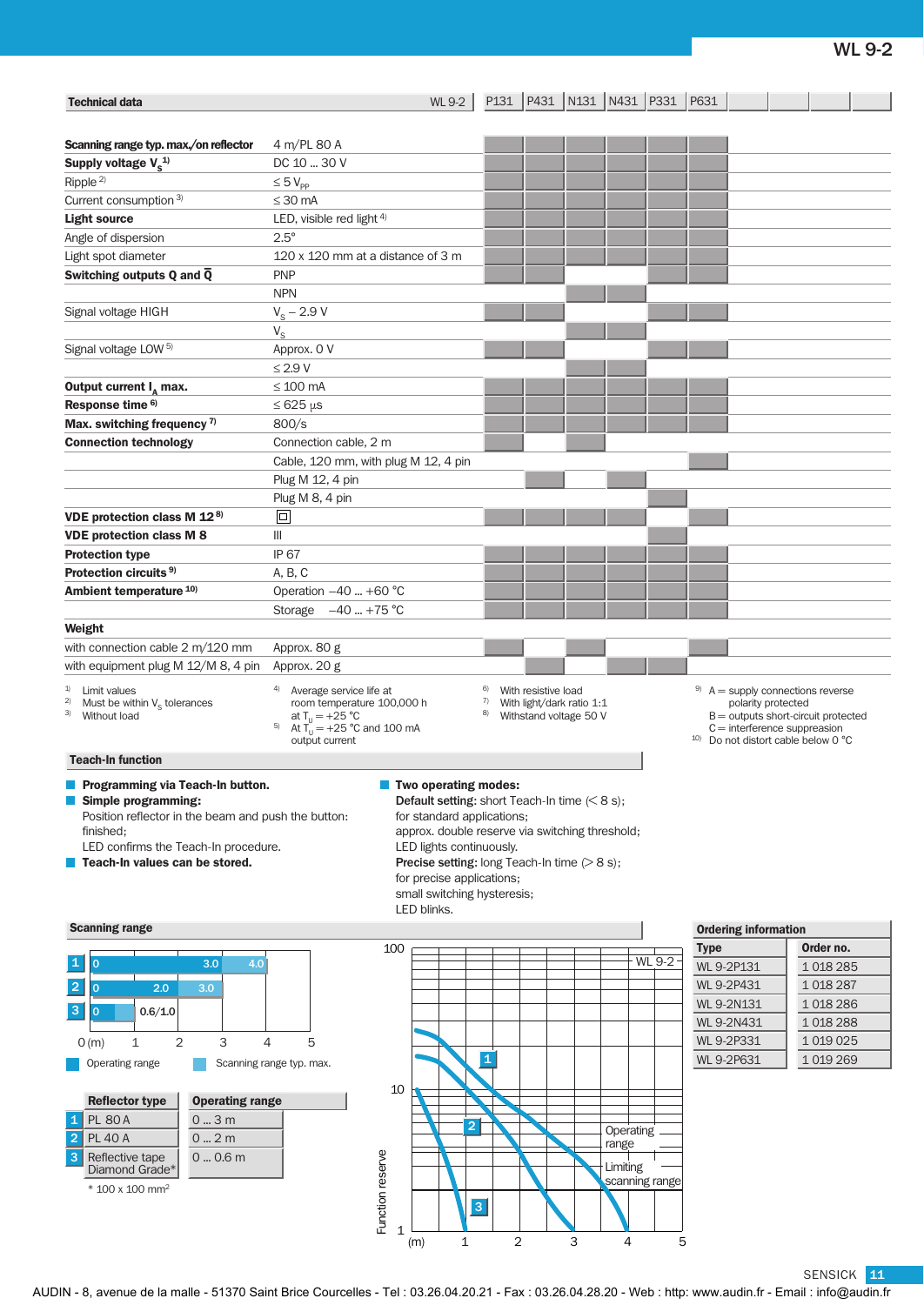# WL 9-2 Photoelectric Reflex Switch, Focus 35 mm, Teach-In



- **LED** light source, visible red light
- Switching frequency 800/s
- Outputs short-circuit protected
- Sensitivity adjustment using the Teach-In procedure





| <b>Accessories</b>      |
|-------------------------|
| Connectors              |
| <b>Mounting systems</b> |
| Reflectors              |

### Dimension illustration





| <b>Connection type</b>                                                        |                                                                                            |                                                                         |                                                                                     |
|-------------------------------------------------------------------------------|--------------------------------------------------------------------------------------------|-------------------------------------------------------------------------|-------------------------------------------------------------------------------------|
| <b>WL 9-2P121</b>                                                             | WL 9-2P321                                                                                 | <b>WL 9-2P421</b>                                                       | WL 9-2P621                                                                          |
| <b>WL 9-2N121</b>                                                             |                                                                                            | WL 9-2N421                                                              |                                                                                     |
|                                                                               |                                                                                            |                                                                         |                                                                                     |
| 4 x 0.14 mm <sup>2</sup>                                                      | 4 pin, M 8                                                                                 | 4 pin, M 12                                                             | 4 pin, M 12 with 120 mm cable                                                       |
| brn!<br>L+<br>blk<br>$\overline{\phantom{a}}$<br>Q<br>whti<br>Ō<br>blu İ<br>М | brn!<br>L+<br>4<br>blk!<br>Q<br>$\overline{2}$<br>wht<br>$\overline{Q}$<br>3<br>blu İ<br>M | brn!<br>L+<br>$blk$ !<br>Q<br>whti<br>$\overline{Q}$<br>3<br>blu İ<br>M | brn!<br>$L+$<br>blk<br>Q<br>$\mathbf 2$<br>wht<br>$\overline{Q}$<br>3<br>blu i<br>M |

12 SENSICK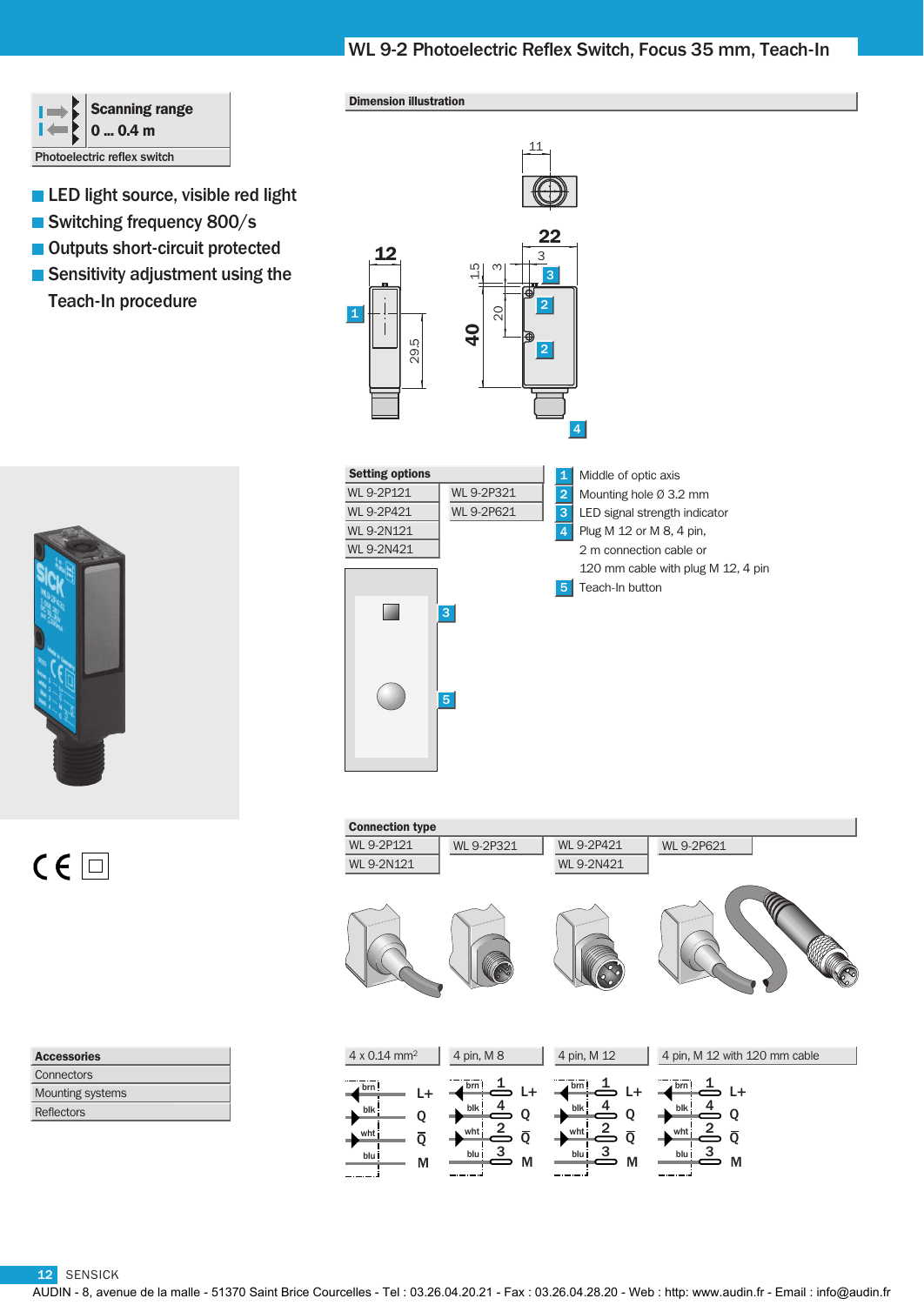| <b>Technical data</b>                                                                                                                                                                                        |                                                                                                                                                                                                                                         | P121<br><b>WL 9-2</b>                                                                                                                                                                                                                                                                                                   | P421 N121 N421 P321                          |        | P621                                                                                                                                                                                  |             |  |  |
|--------------------------------------------------------------------------------------------------------------------------------------------------------------------------------------------------------------|-----------------------------------------------------------------------------------------------------------------------------------------------------------------------------------------------------------------------------------------|-------------------------------------------------------------------------------------------------------------------------------------------------------------------------------------------------------------------------------------------------------------------------------------------------------------------------|----------------------------------------------|--------|---------------------------------------------------------------------------------------------------------------------------------------------------------------------------------------|-------------|--|--|
|                                                                                                                                                                                                              |                                                                                                                                                                                                                                         |                                                                                                                                                                                                                                                                                                                         |                                              |        |                                                                                                                                                                                       |             |  |  |
| Scanning range typ. max./on reflector<br>Supply voltage $V_s^{1/2}$                                                                                                                                          | $0.4 \text{ m/PL} 80 \text{ A}$<br>DC 10  30 V                                                                                                                                                                                          |                                                                                                                                                                                                                                                                                                                         |                                              |        |                                                                                                                                                                                       |             |  |  |
| Ripple $^{2)}$                                                                                                                                                                                               | $\leq 5$ $V_{\text{pp}}$                                                                                                                                                                                                                |                                                                                                                                                                                                                                                                                                                         |                                              |        |                                                                                                                                                                                       |             |  |  |
| Current consumption 3)                                                                                                                                                                                       | $\leq$ 30 mA                                                                                                                                                                                                                            |                                                                                                                                                                                                                                                                                                                         |                                              |        |                                                                                                                                                                                       |             |  |  |
| <b>Light source</b>                                                                                                                                                                                          | LED, visible red light $4$ )                                                                                                                                                                                                            |                                                                                                                                                                                                                                                                                                                         |                                              |        |                                                                                                                                                                                       |             |  |  |
| Light spot diameter                                                                                                                                                                                          | 1.5 x 1.5 mm at a distance of 35 mm                                                                                                                                                                                                     |                                                                                                                                                                                                                                                                                                                         |                                              |        |                                                                                                                                                                                       |             |  |  |
| Switching outputs Q and $\overline{Q}$                                                                                                                                                                       | <b>PNP</b>                                                                                                                                                                                                                              |                                                                                                                                                                                                                                                                                                                         |                                              |        |                                                                                                                                                                                       |             |  |  |
|                                                                                                                                                                                                              | <b>NPN</b>                                                                                                                                                                                                                              |                                                                                                                                                                                                                                                                                                                         |                                              |        |                                                                                                                                                                                       |             |  |  |
| Signal voltage HIGH                                                                                                                                                                                          | $V_{\rm s}$ – 2.9 V                                                                                                                                                                                                                     |                                                                                                                                                                                                                                                                                                                         |                                              |        |                                                                                                                                                                                       |             |  |  |
|                                                                                                                                                                                                              | $V_{\rm S}$                                                                                                                                                                                                                             |                                                                                                                                                                                                                                                                                                                         |                                              |        |                                                                                                                                                                                       |             |  |  |
| Signal voltage LOW <sup>5)</sup>                                                                                                                                                                             | Approx. 0 V                                                                                                                                                                                                                             |                                                                                                                                                                                                                                                                                                                         |                                              |        |                                                                                                                                                                                       |             |  |  |
|                                                                                                                                                                                                              | $\leq$ 2.9 V                                                                                                                                                                                                                            |                                                                                                                                                                                                                                                                                                                         |                                              |        |                                                                                                                                                                                       |             |  |  |
| Output current $I_{\Delta}$ max.                                                                                                                                                                             | $\leq 100$ mA                                                                                                                                                                                                                           |                                                                                                                                                                                                                                                                                                                         |                                              |        |                                                                                                                                                                                       |             |  |  |
| Response time <sup>6)</sup>                                                                                                                                                                                  | $\leq 625 \,\mu s$                                                                                                                                                                                                                      |                                                                                                                                                                                                                                                                                                                         |                                              |        |                                                                                                                                                                                       |             |  |  |
| Max. switching frequency <sup>7)</sup>                                                                                                                                                                       | 800/s                                                                                                                                                                                                                                   |                                                                                                                                                                                                                                                                                                                         |                                              |        |                                                                                                                                                                                       |             |  |  |
| <b>Connection technology</b>                                                                                                                                                                                 | Connection cable, 2 m                                                                                                                                                                                                                   |                                                                                                                                                                                                                                                                                                                         |                                              |        |                                                                                                                                                                                       |             |  |  |
|                                                                                                                                                                                                              | Cable, 120 mm, with plug M 12, 4 pin                                                                                                                                                                                                    |                                                                                                                                                                                                                                                                                                                         |                                              |        |                                                                                                                                                                                       |             |  |  |
|                                                                                                                                                                                                              | Plug M 12, 4 pin<br>Plug M 8, 4 pin                                                                                                                                                                                                     |                                                                                                                                                                                                                                                                                                                         |                                              |        |                                                                                                                                                                                       |             |  |  |
| VDE protection class M 12 <sup>8)</sup>                                                                                                                                                                      | $\Box$                                                                                                                                                                                                                                  |                                                                                                                                                                                                                                                                                                                         |                                              |        |                                                                                                                                                                                       |             |  |  |
| <b>VDE protection class M 8</b>                                                                                                                                                                              | Ш                                                                                                                                                                                                                                       |                                                                                                                                                                                                                                                                                                                         |                                              |        |                                                                                                                                                                                       |             |  |  |
| <b>Protection type</b>                                                                                                                                                                                       | <b>IP 67</b>                                                                                                                                                                                                                            |                                                                                                                                                                                                                                                                                                                         |                                              |        |                                                                                                                                                                                       |             |  |  |
| Protection circuits <sup>9)</sup>                                                                                                                                                                            | A, B, C                                                                                                                                                                                                                                 |                                                                                                                                                                                                                                                                                                                         |                                              |        |                                                                                                                                                                                       |             |  |  |
| Ambient temperature 10)                                                                                                                                                                                      | Operation -40  +60 °C                                                                                                                                                                                                                   |                                                                                                                                                                                                                                                                                                                         |                                              |        |                                                                                                                                                                                       |             |  |  |
|                                                                                                                                                                                                              | Storage $-40$ +75 °C                                                                                                                                                                                                                    |                                                                                                                                                                                                                                                                                                                         |                                              |        |                                                                                                                                                                                       |             |  |  |
| Weight                                                                                                                                                                                                       |                                                                                                                                                                                                                                         |                                                                                                                                                                                                                                                                                                                         |                                              |        |                                                                                                                                                                                       |             |  |  |
| with connection cable 2 m/120 mm                                                                                                                                                                             | Approx. 80 g                                                                                                                                                                                                                            |                                                                                                                                                                                                                                                                                                                         |                                              |        |                                                                                                                                                                                       |             |  |  |
| with equipment plug M 12/M 8, 4 pin                                                                                                                                                                          | Approx. 20 g                                                                                                                                                                                                                            |                                                                                                                                                                                                                                                                                                                         |                                              |        |                                                                                                                                                                                       |             |  |  |
| 1)<br>Limit values<br>Must be within $V_S$ tolerances<br>2)<br>3) Without load                                                                                                                               | Average service life at<br>6)<br>With resistive load<br>room temperature 100,000 h<br>With light/dark ratio 1:1<br>7)<br>8)<br>Withstand voltage 50 V<br>at $T_{11} = +25 °C$<br>At $T_{U} = +25$ °C and 100 mA<br>5)<br>output current |                                                                                                                                                                                                                                                                                                                         |                                              |        | $9$ A = supply connections reverse<br>polarity protected<br>$B =$ outputs short-circuit protected<br>$C =$ interference suppression<br><sup>10)</sup> Do not distort cable below 0 °C |             |  |  |
| <b>Teach-In function</b>                                                                                                                                                                                     |                                                                                                                                                                                                                                         |                                                                                                                                                                                                                                                                                                                         |                                              |        |                                                                                                                                                                                       |             |  |  |
| Programming via Teach-In button.<br>Simple programming:<br>a l<br>Position reflector in the beam and push the button:<br>finished;<br>LED confirms the Teach-In procedure.<br>Teach-In values can be stored. | LED blinks.                                                                                                                                                                                                                             | Two operating modes:<br><b>Default setting:</b> short Teach-In time $(68 s)$ ;<br>for standard applications;<br>approx. double reserve via switching threshold;<br>LED lights continuously.<br><b>Precise setting:</b> long Teach-In time $(>8 \text{ s});$<br>for precise applications;<br>small switching hysteresis; |                                              |        |                                                                                                                                                                                       |             |  |  |
| <b>Scanning range</b>                                                                                                                                                                                        |                                                                                                                                                                                                                                         |                                                                                                                                                                                                                                                                                                                         |                                              |        | <b>Ordering information</b>                                                                                                                                                           |             |  |  |
|                                                                                                                                                                                                              | 100                                                                                                                                                                                                                                     |                                                                                                                                                                                                                                                                                                                         |                                              |        | <b>Type</b>                                                                                                                                                                           | Order no.   |  |  |
| $\mathbf{1}$<br>0.3<br>0.4<br>$\overline{0}$                                                                                                                                                                 |                                                                                                                                                                                                                                         |                                                                                                                                                                                                                                                                                                                         |                                              | WL 9-2 | WL 9-2P121                                                                                                                                                                            | 1018289     |  |  |
| $ 2\rangle$<br>0.2<br>0.3<br>$\overline{0}$                                                                                                                                                                  |                                                                                                                                                                                                                                         |                                                                                                                                                                                                                                                                                                                         |                                              |        | WL 9-2P421                                                                                                                                                                            | 1 018 291   |  |  |
| IЗ.<br>0.1<br>0.2<br>$\overline{0}$                                                                                                                                                                          |                                                                                                                                                                                                                                         |                                                                                                                                                                                                                                                                                                                         |                                              |        | <b>WL 9-2N121</b>                                                                                                                                                                     | 1018290     |  |  |
|                                                                                                                                                                                                              |                                                                                                                                                                                                                                         |                                                                                                                                                                                                                                                                                                                         |                                              |        | WL 9-2N421                                                                                                                                                                            | 1 018 292   |  |  |
| 0.2<br>0.3<br>0.1<br>O(m)                                                                                                                                                                                    | 0.4<br>0.5                                                                                                                                                                                                                              |                                                                                                                                                                                                                                                                                                                         |                                              |        | WL 9-2P321                                                                                                                                                                            | 1 0 19 2 70 |  |  |
| Operating range                                                                                                                                                                                              | Limiting scanning range<br>$10$                                                                                                                                                                                                         |                                                                                                                                                                                                                                                                                                                         |                                              |        | WL 9-2P621                                                                                                                                                                            | 1 0 19 27 1 |  |  |
| <b>Reflector type</b><br><b>Operating range</b>                                                                                                                                                              |                                                                                                                                                                                                                                         |                                                                                                                                                                                                                                                                                                                         |                                              |        |                                                                                                                                                                                       |             |  |  |
| <b>PL 80 A</b><br>$0 \dots 0.3$ m<br>$\mathbf{1}$                                                                                                                                                            |                                                                                                                                                                                                                                         |                                                                                                                                                                                                                                                                                                                         | <b>Operating</b>                             |        |                                                                                                                                                                                       |             |  |  |
| $\overline{a}$<br><b>PL 40 A</b><br>$0 \dots 0.2$ m                                                                                                                                                          |                                                                                                                                                                                                                                         |                                                                                                                                                                                                                                                                                                                         | $\mathbf{1}$<br>range                        |        |                                                                                                                                                                                       |             |  |  |
| 3<br>Reflective tape<br>$0 \dots 0.1 \, m$                                                                                                                                                                   |                                                                                                                                                                                                                                         |                                                                                                                                                                                                                                                                                                                         |                                              |        |                                                                                                                                                                                       |             |  |  |
| Diamond Grade*<br>* 100 x 100 mm <sup>2</sup>                                                                                                                                                                | Function reserve                                                                                                                                                                                                                        | $\overline{3}$                                                                                                                                                                                                                                                                                                          | $\overline{2}$<br>Limiting<br>scanning range |        |                                                                                                                                                                                       |             |  |  |
|                                                                                                                                                                                                              | 1<br>(m)                                                                                                                                                                                                                                | 0.2<br>0.1                                                                                                                                                                                                                                                                                                              | $0.3\,$<br>0.5<br>0.4                        | 0.6    |                                                                                                                                                                                       |             |  |  |

SENSICK <mark>13</mark>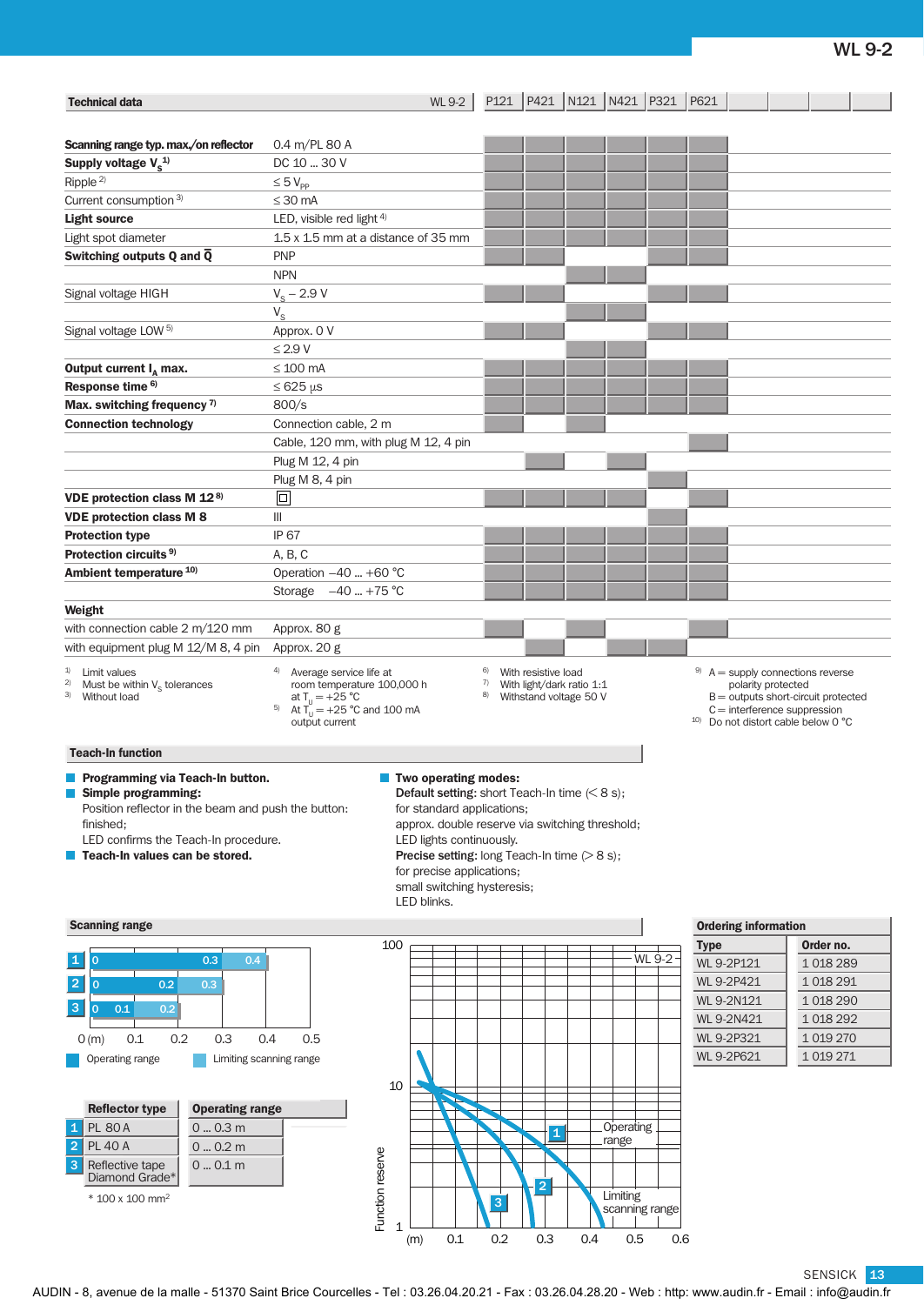# WS/WE 9-2 Through-beam Photoelectric Switch



- Red-light emitter LED as alignment aid
- Switching frequency 200/s
- Outputs short-circuit protected
- Test input



### Dimension illustration



| <b>No setting options</b> |               | 1              | Middle of optic axis               |
|---------------------------|---------------|----------------|------------------------------------|
| WS/WE 9-2P130             | WS/WE 9-2P330 | $\overline{2}$ | Mounting hole $\varnothing$ 3.2 mm |
| WS/WE 9-2P430             | WS/WE 9-2P630 | 3              | LED signal strength indicator      |
| WS/WE 9-2N130             |               | $\overline{4}$ | Plug M 12 or M 8, 4 pin,           |
| WS/WE 9-2N430             |               |                | 2 m connection cable or            |
|                           |               |                | 120 mm cable with plug M 12, 4 pin |



Connection type WS/WE 9-2P130 WS/WE 9-2P330 WS/WE 9-2P430 WS/WE 9-2P630 WS/WE 9-2N130 WS/WE 9-2N430 4 pin, M 8 4 pin, M 12 4 x 0.14 mm2  $\mathcal{L}(\mathcal{A})$ 4 pin, M 12 with 120 mm cable  $\stackrel{1}{\Rightarrow}$  L+ Sender brn brn brn  $L+$ brn  $1 +$ L+ 3 3 3 blu blu blu M M M blu M  $\frac{4}{ }$ 4  $\stackrel{4}{\Rightarrow}$  Test blk Test blk Test  $=$ blk blk Test Receiver  $L+$   $\overline{abm}$   $L+$   $\overline{abm}$   $\overline{a}$   $L+$   $\overline{abm}$   $\overline{a}$   $L+$  $\overline{\mathbf{b}^{\mathsf{r}}\mathbf{n}}$  $\stackrel{1}{\Rightarrow}$  L+ brn brn brn  $L+$ L+ 4 4 4 blk Q blk Q blk Q blk Q 2 2 2  $\overline{Q}$ wht  $\overline{Q}$ wht wht Q wht Q 3 3 3

blu

M

M

M

blu

14 SENSICK

Mounting systems **Connectors** Accessories

 $C \in \Box$ 

AUDIN - 8, avenue de la malle - 51370 Saint Brice Courcelles - Tel : 03.26.04.20.21 - Fax : 03.26.04.28.20 - Web : http: www.audin.fr - Email : info@audin.fr

blu

M

blu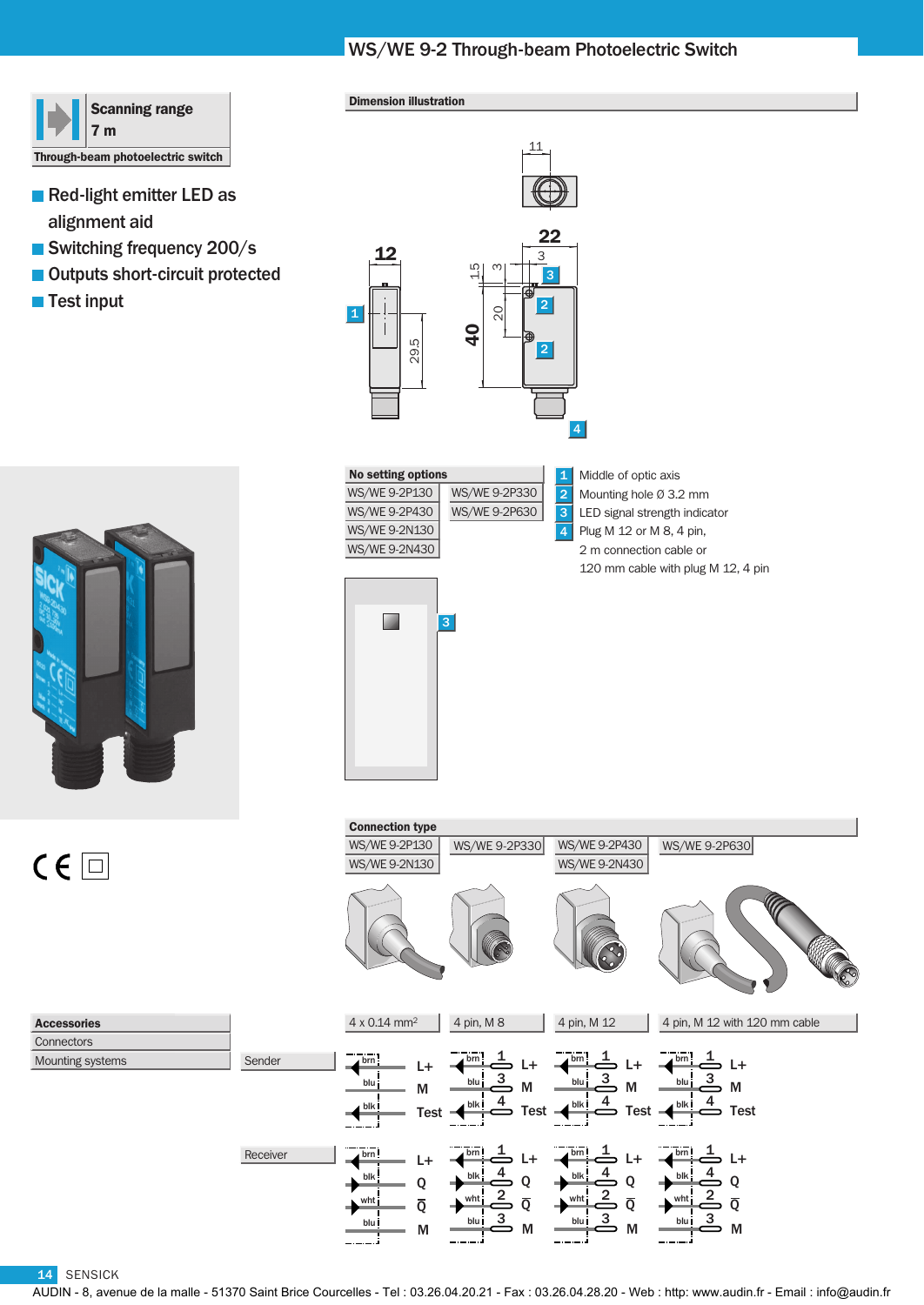# WS/WE 9-2

| <b>Technical data</b>                                                                                           | <b>WS/WE 9-2</b>                                                                                                               |    |                    | P130   P430   N130   N430   P330   P630                                                                     |  |  |  |  |
|-----------------------------------------------------------------------------------------------------------------|--------------------------------------------------------------------------------------------------------------------------------|----|--------------------|-------------------------------------------------------------------------------------------------------------|--|--|--|--|
| Scanning range typ. max.                                                                                        | 7 <sub>m</sub>                                                                                                                 |    |                    |                                                                                                             |  |  |  |  |
| <b>Suggested operating range</b>                                                                                | 5 <sub>m</sub>                                                                                                                 |    |                    |                                                                                                             |  |  |  |  |
| Supply voltage $V_s$ <sup>1)</sup>                                                                              | DC 10  30 V                                                                                                                    |    |                    |                                                                                                             |  |  |  |  |
| Ripple <sup>2)</sup>                                                                                            | $\leq 5$ $V_{\text{pp}}$                                                                                                       |    |                    |                                                                                                             |  |  |  |  |
| Current consumption 3)                                                                                          | $\leq$ 15 mA (WE); $\leq$ 60 mA (WS)                                                                                           |    |                    |                                                                                                             |  |  |  |  |
| <b>Light source</b>                                                                                             | LED, visible red light 4)                                                                                                      |    |                    |                                                                                                             |  |  |  |  |
| Angle of dispersion                                                                                             | $15^{\circ}$                                                                                                                   |    |                    |                                                                                                             |  |  |  |  |
| Angle of reception                                                                                              | $6^{\circ}$                                                                                                                    |    |                    |                                                                                                             |  |  |  |  |
| Light spot diameter                                                                                             | 1000 mm at a distance of 5 m                                                                                                   |    |                    |                                                                                                             |  |  |  |  |
| Switching outputs Q and $\overline{Q}$                                                                          | <b>PNP</b>                                                                                                                     |    |                    |                                                                                                             |  |  |  |  |
|                                                                                                                 | <b>NPN</b>                                                                                                                     |    |                    |                                                                                                             |  |  |  |  |
| Signal voltage HIGH                                                                                             | $V_{\rm s}$ – 2.9 V                                                                                                            |    |                    |                                                                                                             |  |  |  |  |
|                                                                                                                 | $V_{\rm s}$                                                                                                                    |    |                    |                                                                                                             |  |  |  |  |
| Signal voltage LOW <sup>5)</sup>                                                                                | Approx. 0 V                                                                                                                    |    |                    |                                                                                                             |  |  |  |  |
|                                                                                                                 | $\leq$ 2.9 V                                                                                                                   |    |                    |                                                                                                             |  |  |  |  |
| Output current $I_{\alpha}$ max.                                                                                | $\leq 100$ mA                                                                                                                  |    |                    |                                                                                                             |  |  |  |  |
| Response time <sup>6)</sup>                                                                                     | $\leq$ 2.5 ms                                                                                                                  |    |                    |                                                                                                             |  |  |  |  |
| Max. switching frequency <sup>7)</sup>                                                                          | 200/s                                                                                                                          |    |                    |                                                                                                             |  |  |  |  |
| Test input TE                                                                                                   | $Vs$ or unswitched, sender active                                                                                              |    |                    |                                                                                                             |  |  |  |  |
|                                                                                                                 | 0 V, sender inactive                                                                                                           |    |                    |                                                                                                             |  |  |  |  |
| <b>Connection technology</b>                                                                                    | Connection cable, 2 m                                                                                                          |    |                    |                                                                                                             |  |  |  |  |
|                                                                                                                 | Cable, 120 mm, with plug M 12, 4 pin                                                                                           |    |                    |                                                                                                             |  |  |  |  |
|                                                                                                                 | Plug M 12, 4 pin                                                                                                               |    |                    |                                                                                                             |  |  |  |  |
|                                                                                                                 | Plug M 8, 4 pin                                                                                                                |    |                    |                                                                                                             |  |  |  |  |
| VDE protection class M 128)                                                                                     | 同                                                                                                                              |    |                    |                                                                                                             |  |  |  |  |
| <b>VDE protection class M 8</b>                                                                                 | Ш                                                                                                                              |    |                    |                                                                                                             |  |  |  |  |
| <b>Protection type</b>                                                                                          | <b>IP 67</b>                                                                                                                   |    |                    |                                                                                                             |  |  |  |  |
| Protection circuits <sup>9)</sup>                                                                               | A, B, C                                                                                                                        |    |                    |                                                                                                             |  |  |  |  |
| Ambient temperature <sup>10)</sup>                                                                              | Operation -40  +60 °C                                                                                                          |    |                    |                                                                                                             |  |  |  |  |
|                                                                                                                 | Storage $-40$ +75 °C                                                                                                           |    |                    |                                                                                                             |  |  |  |  |
| Weight                                                                                                          |                                                                                                                                |    |                    |                                                                                                             |  |  |  |  |
| with connection cable 2 m/120 mm                                                                                | Approx. 80 g                                                                                                                   |    |                    |                                                                                                             |  |  |  |  |
| with equipment plug M 12/M 8, 4 pin                                                                             | Approx. 20 g                                                                                                                   |    |                    |                                                                                                             |  |  |  |  |
| 1)<br>Limit values<br>2)<br>Must be within $V_c$ tolerances<br>3) Without load<br>4)<br>Average service life at | <sup>5)</sup> At T <sub>11</sub> = +25 °C and 100 mA<br>output current<br>With resistive load<br>$7$ With light/dark ratio 1:1 | 9) | polarity protected | $A =$ supply connections reverse<br>$B =$ outputs short-circuit protected<br>$C =$ interference suppression |  |  |  |  |

- room temperature 100,000 h
	-
- $7$  With light/dark ratio 1:1
- 8) Withstand voltage 50 V
- $C =$  interference suppression<br>
<sup>10)</sup> Do not distort cable below 0 °C



| <b>Ordering Information</b> |           |  |  |  |  |  |
|-----------------------------|-----------|--|--|--|--|--|
| <b>Type</b>                 | Order no. |  |  |  |  |  |
| WS/WE 9-2P130               | 1 019 259 |  |  |  |  |  |
| WS/WE 9-2P430               | 1 019 261 |  |  |  |  |  |
| WS/WE 9-2N130               | 1 019 260 |  |  |  |  |  |
| WS/WE 9-2N430               | 1 019 262 |  |  |  |  |  |
| WS/WE 9-2P330               | 1 019 383 |  |  |  |  |  |
|                             |           |  |  |  |  |  |

WS/WE 9-2P630 1 019 382

SENSICK 15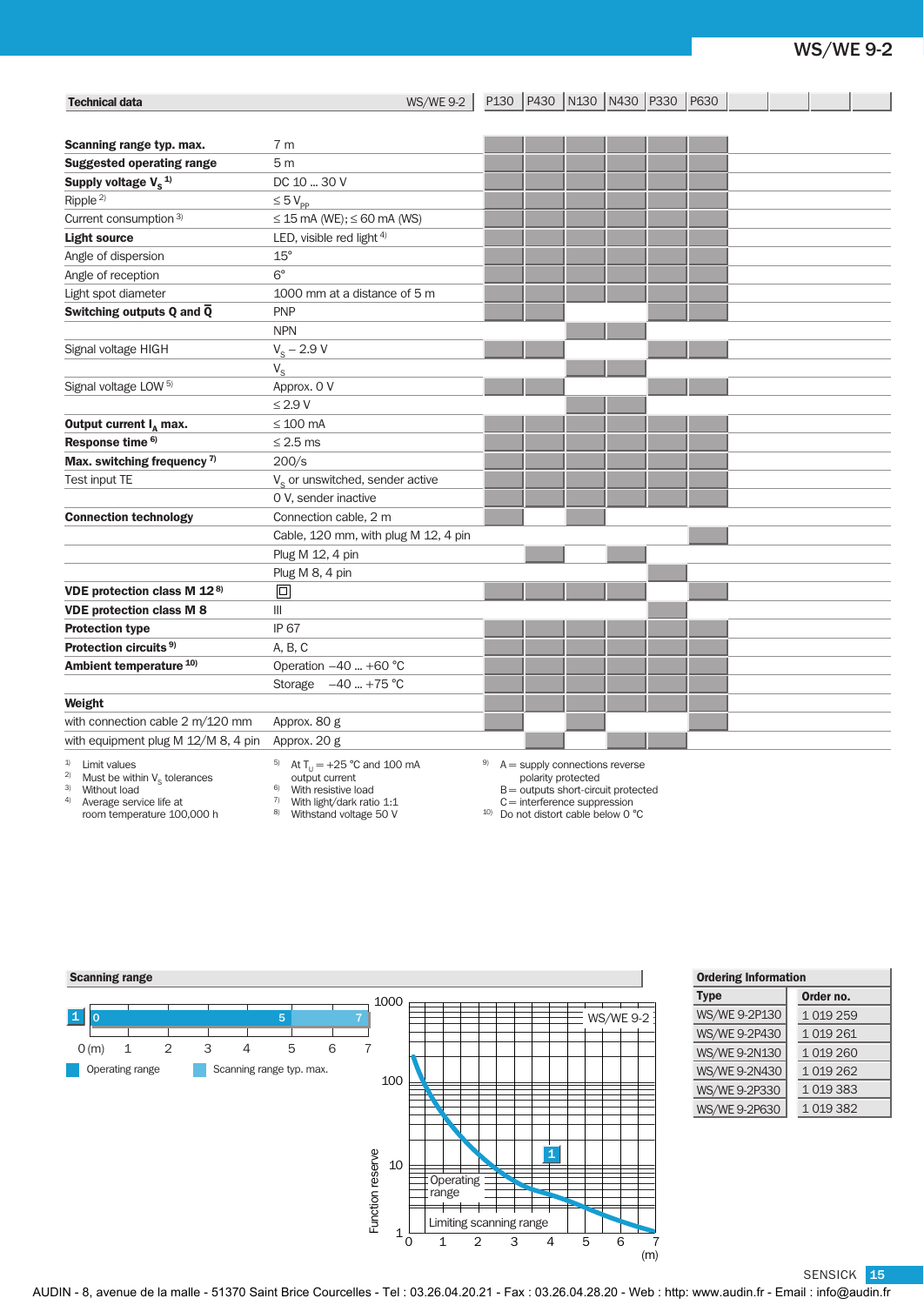### SENSICK circular screwing system M 12, 4 pin, enclosure rating IP 67

| M 12 cable receptacles, 4 pin, straight                     |               |             |                     | M 12 cable receptacles, 4 pin, angled                       |               |                |  |
|-------------------------------------------------------------|---------------|-------------|---------------------|-------------------------------------------------------------|---------------|----------------|--|
| Cable diameter 5 mm, 4 x 0.25 mm <sup>2</sup> , PVC coating |               |             |                     | Cable diameter 5 mm, 4 x 0.25 mm <sup>2</sup> , PVC coating |               |                |  |
| <b>Type</b>                                                 | Order no.     | <b>Pins</b> | <b>Cable length</b> | <b>Type</b>                                                 | Order no.     | <b>Pins</b>    |  |
| DOL-1204-G02M                                               | 6 0 0 3 3 8 2 |             | 2 <sub>m</sub>      | DOL-1204-W02M                                               | 6 0 0 3 3 3 3 | $\overline{4}$ |  |
| DOL-1204-G05M                                               | 6009866       |             | 5 <sub>m</sub>      | DOL-1204-W05M                                               | 6 0 0 8 6 7   | $\overline{4}$ |  |
| DOL-1204-G10M                                               | 6 0 10 5 43   |             | 10 <sub>m</sub>     | DOL-1204-W10M                                               | 6 0 10 5 41   | $\overline{4}$ |  |
| DOL-1204-G15M                                               | 6 0 10 7 5 3  |             | 15 <sub>m</sub>     |                                                             |               |                |  |

|           | 42 | $R_{min}$ <sup>1)</sup> |       |
|-----------|----|-------------------------|-------|
| $1.5\,$   |    | 2/wht                   | 3/blu |
| 14.5<br>↘ |    | $1/$ brn                |       |

| M 12 cable receptacles, 4 pin, angled                       |             |             |                     |  |  |
|-------------------------------------------------------------|-------------|-------------|---------------------|--|--|
| Cable diameter 5 mm, 4 x 0.25 mm <sup>2</sup> , PVC coating |             |             |                     |  |  |
| <b>Type</b>                                                 | Order no.   | <b>Pins</b> | <b>Cable length</b> |  |  |
| DOL-1204-W02M                                               | 6 009 383   |             | 2 <sub>m</sub>      |  |  |
| DOL-1204-W05M                                               | 6 009 867   |             | 5 <sub>m</sub>      |  |  |
| DOL-1204-W10M                                               | 6 0 10 5 41 |             | 10 <sub>m</sub>     |  |  |





| M 12 cable receptacles, 4 pin, angled                           |             |             |                     |  |
|-----------------------------------------------------------------|-------------|-------------|---------------------|--|
| Cable diameter 5 mm, 4 x 0.34 mm <sup>2</sup> , PUR/PVC coating |             |             |                     |  |
| With LED for power and status indicators, PNP complementary $2$ |             |             |                     |  |
| <b>Type</b>                                                     | Order no.   | <b>Pins</b> | <b>Cable length</b> |  |
| DOL-1204-W05ME                                                  | 6 0 20 3 98 |             | 5 <sub>m</sub>      |  |
|                                                                 |             |             |                     |  |





1) Minimum bending radius with dynamic use

R<sub>min</sub>= 20 x cable diameter<br>
<sup>2</sup><br>
Remark: Not suitable for sender in through-beam systems

16 SENSICK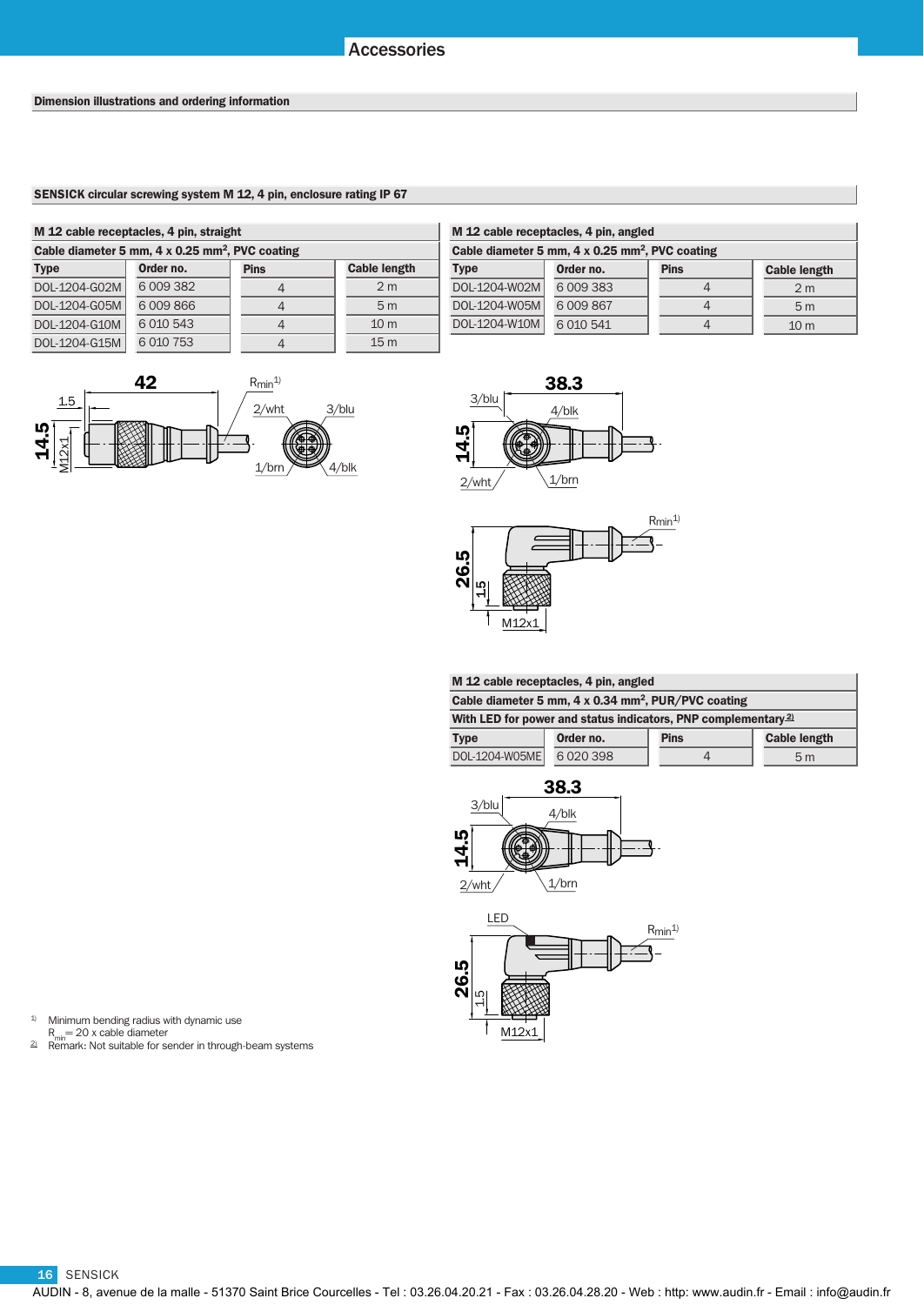### SENSICK circular screwing system M 12, 4 pin, enclosure rating IP 67



Type  $DOS-080$ 

| ivi o cable receptacie, 4 pin, straight |               |  |  |
|-----------------------------------------|---------------|--|--|
| <b>Type</b>                             | Order no.     |  |  |
| DOS-0804-G                              | 6 0 0 9 9 7 4 |  |  |
|                                         |               |  |  |



|  |  |  |  | M 8 cable receptacles, 4 pin, angled |  |  |  |
|--|--|--|--|--------------------------------------|--|--|--|
|--|--|--|--|--------------------------------------|--|--|--|

|      | Order no. |
|------|-----------|
| ገ4-W | 6 0 0 975 |



### M 8 cable receptacle, 4 pin, straight M 8 cable receptacles, 4 pin, angled

| Cable diameter 5 mm, 4 x 0.25 mm <sup>2</sup> , PVC coating |                     |  | Cable diameter 5 mm, 4 x 0.25 mm <sup>2</sup> , PVC coating |               |                 |  |
|-------------------------------------------------------------|---------------------|--|-------------------------------------------------------------|---------------|-----------------|--|
| Order no.                                                   | <b>Cable length</b> |  | <b>Type</b>                                                 | Order no.     | <b>Cable le</b> |  |
| 6 009 870                                                   | 2 <sub>m</sub>      |  |                                                             | 6 009 871     | 21              |  |
| 6 0 0 8 8 7 2                                               | 5 <sub>m</sub>      |  |                                                             | 6 0 0 8 7 3   | 51              |  |
| 6 0 10 7 5 4                                                | 10 <sub>m</sub>     |  | DOL-0804-W10M                                               | 6 0 10 7 5 5  | 10 <sub>1</sub> |  |
|                                                             |                     |  |                                                             | DOL-0804-W05M | DOL-0804-W02M   |  |



| Cable diameter 5 mm, 4 x 0.25 mm <sup>2</sup> , PVC coating |             |                     |  |  |  |
|-------------------------------------------------------------|-------------|---------------------|--|--|--|
| <b>Type</b>                                                 | Order no.   | <b>Cable length</b> |  |  |  |
| DOL-0804-W02M                                               | 6 009 871   | 2 <sub>m</sub>      |  |  |  |
| DOL-0804-W05M                                               | 6 0 0 8 7 3 | 5 <sub>m</sub>      |  |  |  |
| DOL-0804-W10M                                               | 6 010 755   | 10 <sub>m</sub>     |  |  |  |



1) Minimum bending radius with dynamic use  $R_{min}$ = 20x cable diameter

## SENSICK <mark>17</mark>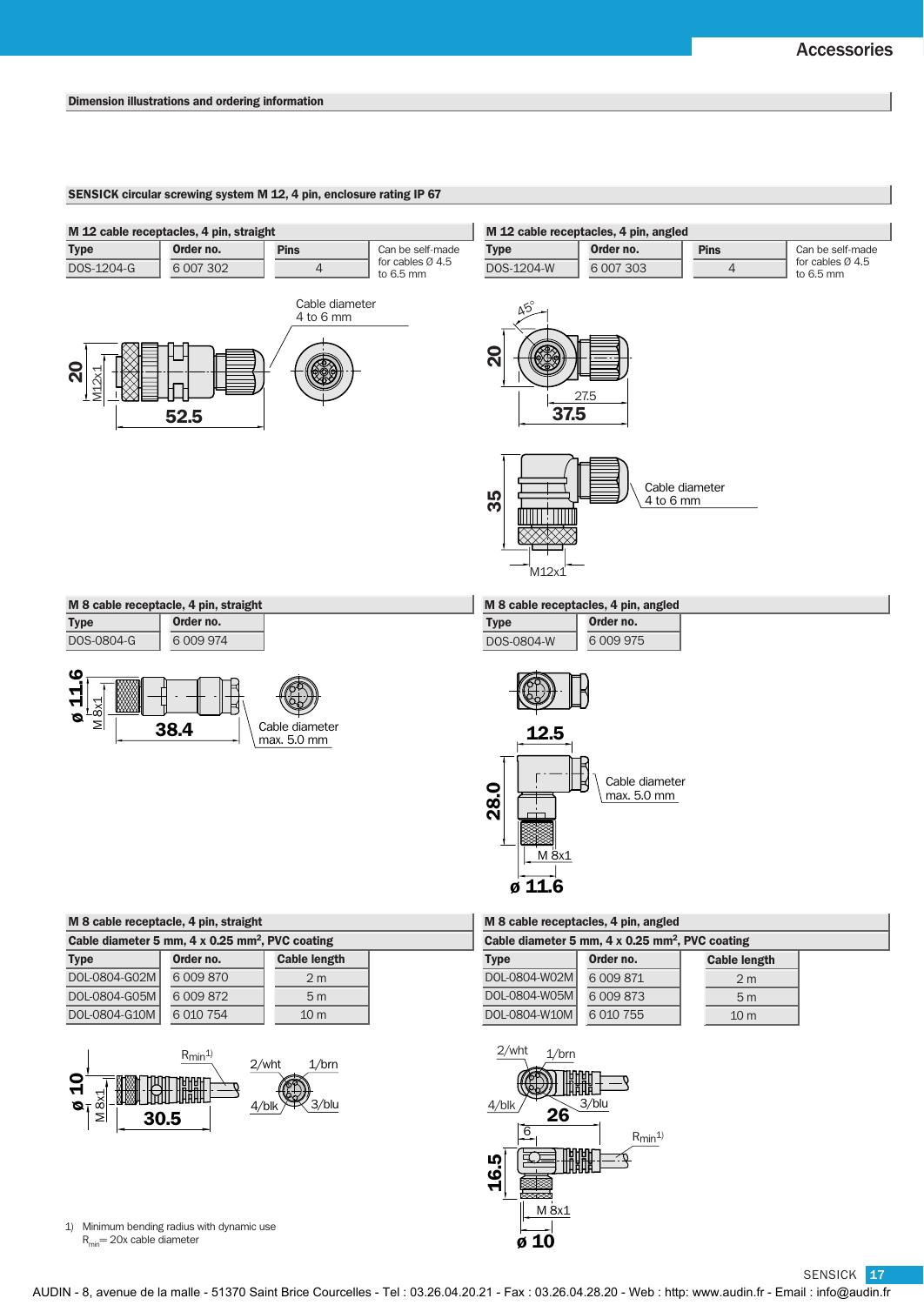## Accessories

### Dimension illustration adapter plate



Adapter plate for light emission on the left side

22 18  $\infty$ ø 3.2 20 O 63.25 M 3 3.25  $\mathbb G$ 1 5 8 25

Adapter plate for light emission on right side



- 1. Gradual elimination of the old W 9.
- 2. Chose relevant adapter plate.
- 3. Align adapter angle "A" to existing hole pattern and attach angle attachment with screw "B".
- 4. Attach W 9-2 onto pre-mounted adapter angle.
- 5. Complete mounting of the W 9-2 with the screw "D" and the counter-nut "C".

If a device is to be replaced, we recommend using a W 9-2 with 120 mm cable with a sprayed M 12 plug.

Attachment material is supplied with the adapter set angle.

17



18 SENSICK

AUDIN - 8, avenue de la malle - 51370 Saint Brice Courcelles - Tel : 03.26.04.20.21 - Fax : 03.26.04.28.20 - Web : http: www.audin.fr - Email : info@audin.fr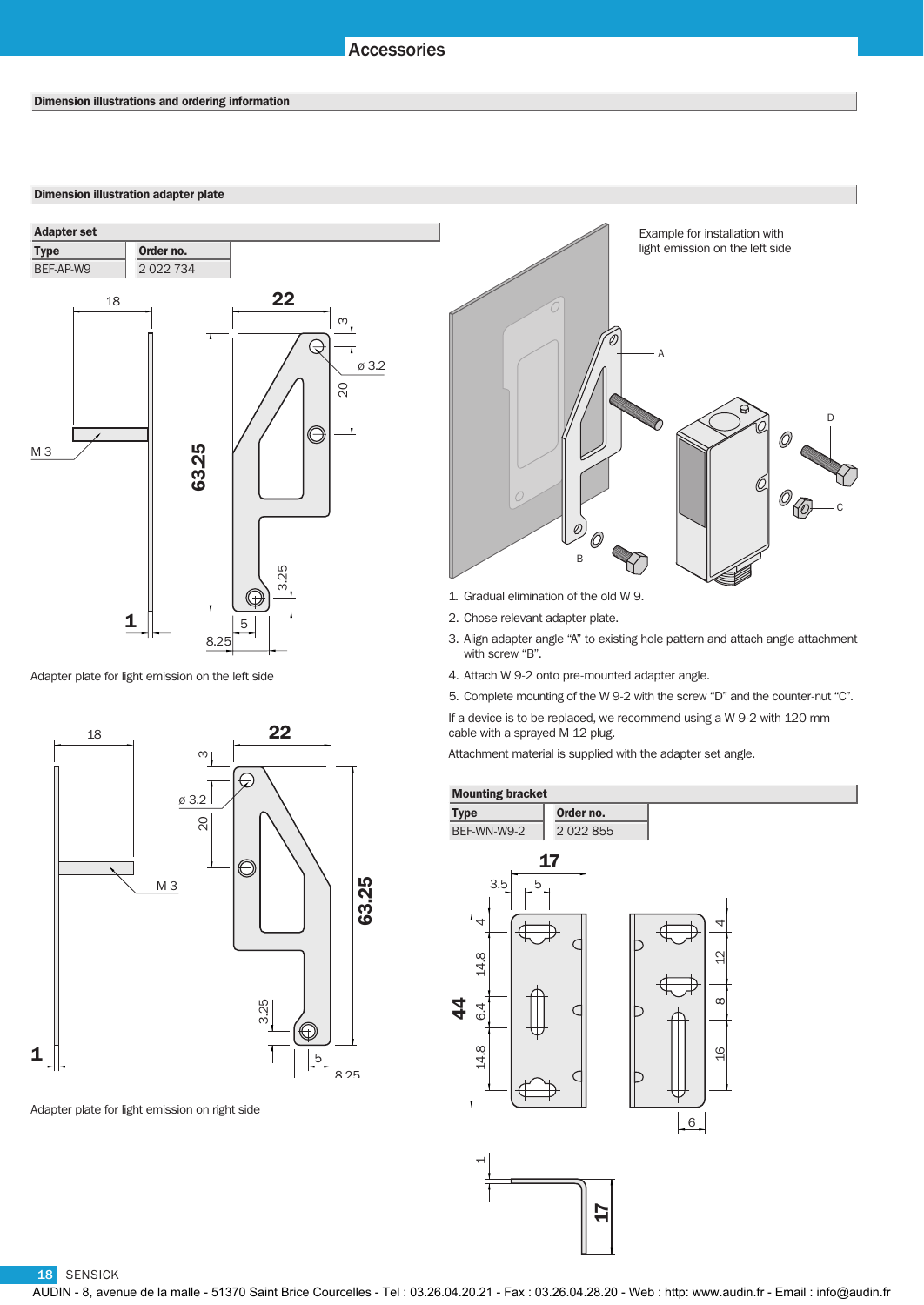SENSICK 19

### Dimension illustrations and ordering information

### Plastic model for temperatures up to 65 °C